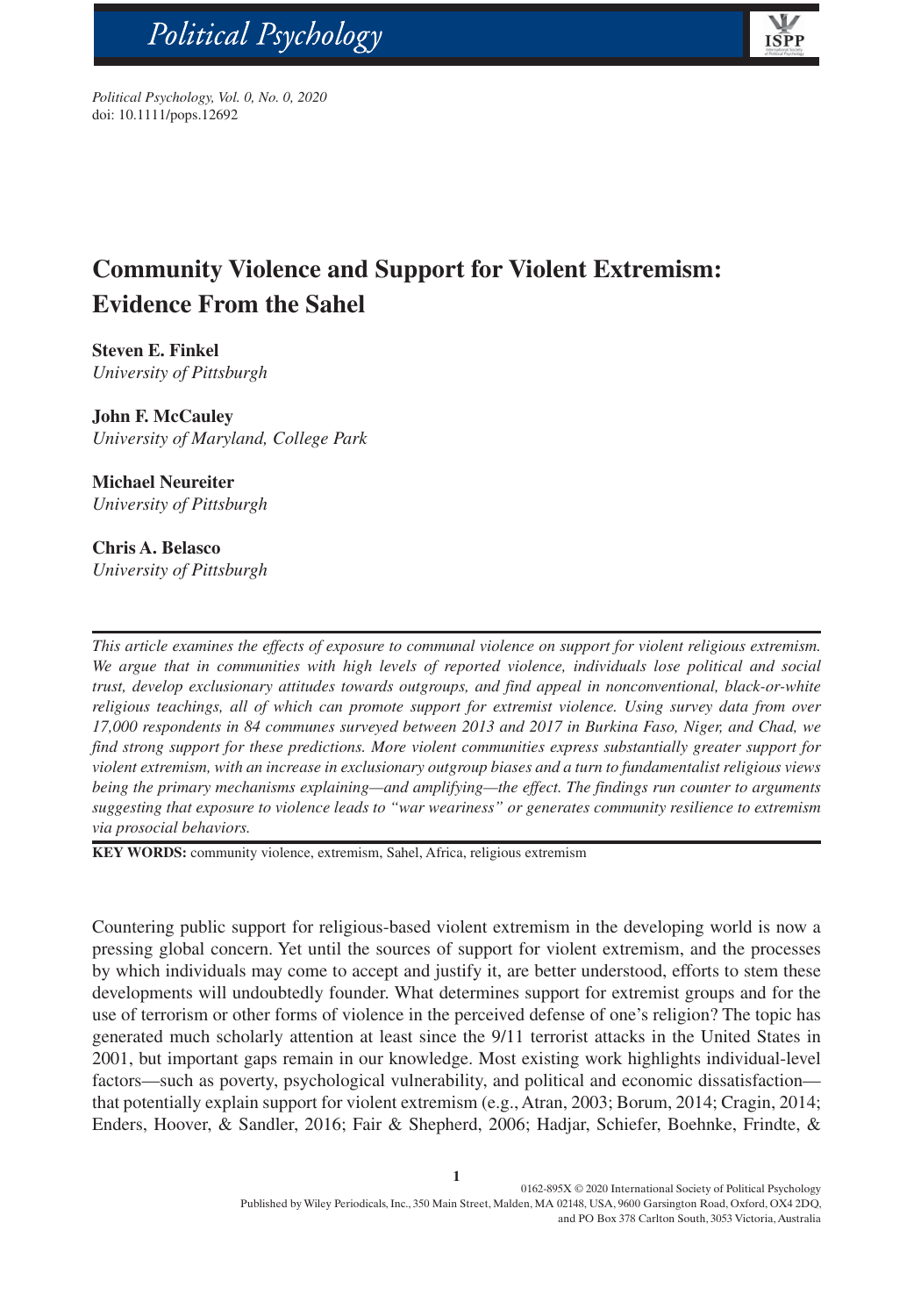Geschke, 2019; Mousseau, 2011; Shafiq & Sinno, 2010; Tessler & Robbins, 2007). Less attention has been given to the possibility that support for extremist violence may also be driven by characteristics of the village, neighborhood, or area in which an individual resides or by the interaction between individual and contextual-level factors. Given the central role of contextual factors in understanding political attitudes and behavior in general, the relative paucity of research on context and support for violent extremism is striking.

In this study, we examine how one contextual factor—the extent of community violence, as perceived by local residents—influences the likelihood that individuals in those communities express support for violent religious extremism. Drawing on the vast literature on the social, psychological, and political effects of violence and civil conflict, we argue that the level of violence experienced in one's community has a positive and substantively meaningful impact on the likelihood that the individual will support violent religious extremism. In violent communities, political and social trust suffers, compromise withers, and deviant behaviors are normalized, making black-or-white beliefs that quell fear, justify violence, and provide a new vision for social order more appealing. Religious radicalism addresses that desire, allowing support for extremism to flourish.

To test these claims, we rely on survey data drawn from over 18,000 individuals in 84 communes across the Sahel region of Africa, in Burkina Faso, Chad, and Niger, between 2013 and 2017. The Sahel, a predominantly Muslim stretch where North and sub-Saharan Africa meet, constitutes one of the flashpoints for recent terrorist attacks and for the mobilization of potential terrorist group members. We test the relationship between community violence and support for violent extremism in multilevel longitudinal regression models that include a variety of commune and individual-level factors as controls. While the study relies on levels of violence as reported by community members rather than objective measures of crime or (relatively rare) conflict or terrorist attacks, this affords us the opportunity to explore how the general disruption that community violence of any type engenders may act as an underexplored cause of support for violent religious extremism.

The results strongly suggest that individuals living in communities with higher levels of reported violence are more likely to express support for violent religious extremism. We find evidence that increasingly exclusionary outgroup attitudes and preferences for the application of Shari'a law function as the primary mechanisms linking reported communal violence to violent extremism, with these factors also amplifying the effect of community violence in models allowing for treatment-mediator moderation. These findings provide evidence of the important role that community violence plays in the development of extremist attitudes, and they point the way towards testing the interplay of individual and contextual factors more comprehensively in future research.

### **Linking Exposure to Violence and Support for Violent Extremism**

How might the scope of violence in a community affect support for violent religious extremism? Some recent work would suggest a *negative* impact of community-level violence on extremist support. For example, individuals residing in Pakistani communities experiencing terrorist attacks and spillover violence from Afghanistan have been found to reject militant extremist groups, as they disproportionately bear the effects of externalities due to militant violence (Blair, Fair, Malhotra, & Shapiro, 2013). Others have found a more general "war weariness" effect, such that exposure to violence stimulates greater support for peace, for example, by increasing support for territorial concessions and decreasing support for retribution in the Israeli-Palestinian conflict (Gould & Klor, 2010; Zeitzoff, 2014). A third line of work suggests that those who are victimized by violence or experience violence in their communities may undergo a process of "posttraumatic growth" that promotes prosocial behaviors such as increased political participation (Bellows & Miguel, 2009; Blattman, 2009).

Arguments related to war weariness or posttraumatic growth may plausibly explain reactions to entrenched civil conflicts like those in Afghanistan, Pakistan, and Sierra Leone or reactions to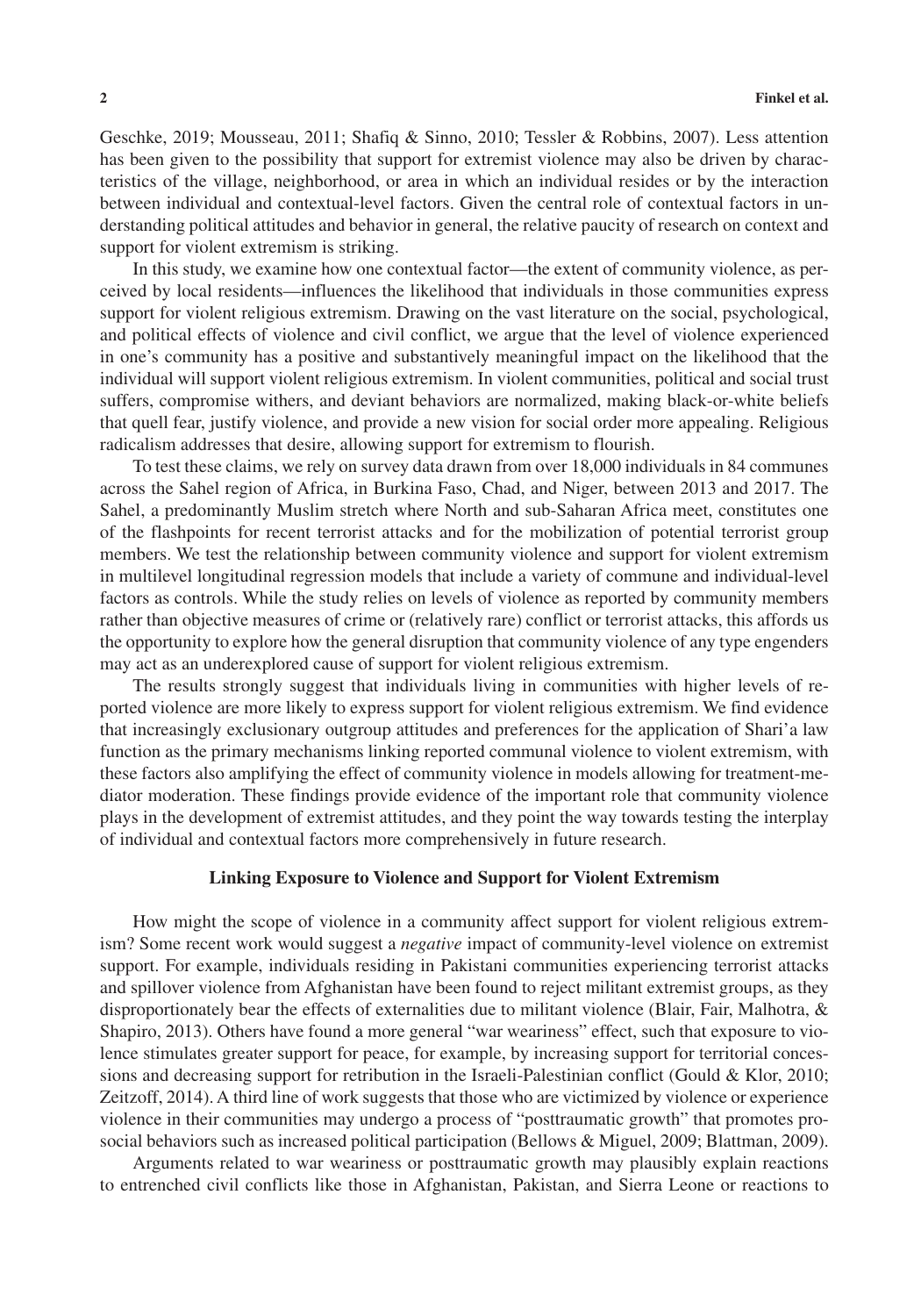indiscriminate or sustained terrorist violence. Community violence, however, can take many forms: violent crime against persons or property, land disputes, systematic sexual violence, or other forms of violence in addition to conventional intergroup conflict or terrorist attacks. In these contexts where the current study is focused—it is by no means clear that violence will dampen support for extremism. High levels of violence may reflect more general levels of social disorganization, such that communities are "unable to regulate activity among individuals…[and] unable to work together to solve problems…[which] results in increased opportunities for anti-social behaviors, including engaging in politically motivated violence" (Doering & Davies, 2019, pp. 2–3). Consistent with this view, a wealth of interdisciplinary research documents the impacts that exposure to community violence may have on a series of mediating attitudes and psychological orientations that could *stimulate* individual-level radicalization and heighten individual-level support for violent extremism.

Three primary mechanisms underpin the potentially positive relationship between community-level violence and individual support for violent religious extremism. First, violence may undermine both social and political trust, providing fertile ground for alternative, extremist ideologies to flourish (Becchetti, Conzo, & Romeo, 2014; Cassar, Grosjean, & Whitt, 2013; Grosjean, 2014; Rohner, Thoenig, & Zilibotti, 2013). For example, evidence suggests that in violent environments where institutions are weak or unreliable, predator-prey attitudes and a reliance on individual honor over communal trust become more commonplace (Nowak, Gelfand, Borkowski, Cohen, & Hernandez, 2016). In line with the "social disorganization" logic described above, violence may also hinder the provision of important social services, and this breakdown of governmental effectiveness may then feed into the withdrawal of institutional trust and legitimacy among the populace (Kaplan, 2008).

The violence-induced loss of trust may, in turn, foster increased support for violent extremism. Individuals who lose faith in traditional institutions (either formal or informal) may seek solace in nontraditional, insalubrious, or radical alternatives, believing that, since traditional institutions have broken down, only groups projecting strength or challenging convention will be poised to offer a path forward (Barber, 2001). This logic has been used to explain the pull of neo-Pentecostalism in the unregulated prisons of Brazil (Johnson, 2017) and the expansion of radical Islamic groups in post-2004 tsunami Aceh, Indonesia (Miller, 2010). Literature in criminology similarly suggests that, when police are unable to establish trust in local security, preferences for nonnormative violence increase (Jackson, Huq, Bradford, & Tyler, 2013).

Second, exposure to violence may increase susceptibility to the appeals of extremist violence by exacerbating exclusionary attitudes and outgroup biases. Work in social psychology frequently attributes exclusionary attitudes following violence to the perceived threat model, suggesting that hostility toward outgroups serves as a form of protection (Maddux, Galinsky, Cuddy, & Polifroni, 2008; Morrison & Ybarra, 2008; Quillian, 1995). We similarly argue, consistent with Jasko et al. (2020), that blaming others for violence can provide a sense of collective grievance as well as significance for community members who share a common identity. Bauer, Cassar, Chytilova, and Henrich (2014) note that conflict can stimulate "egalitarian" attitudes of support for one's own group but *not* for outgroups (see also Littman, 2018). Beber, Roessler, and Scacco (2014) show that reported exposure to violence in a conflict-laden context (Sudan) hardens negative attitudes between groups, making ingroup members less willing to live together with the outgroup. Grosjean (2014, p. 448) describes this pattern as evidence that violent contexts generate "bonding," as opposed to "bridging," social capital, a process which decreases overall trust while intensifying group divisions.

This "hardening of hearts" (Hirsch-Hoefler, Canetti, Rapaport, & Hobfoll, 2014) from community violence may then lead individuals to greater support for extremist views that endorse violence as an acceptable means for achieving political ends. Cikara, Botvinick, and Fiske (2011) find that once individuals develop "us versus them" attitudes, their proclivity toward violent behaviors increases; neurologically, moral prohibitions against harm to others dissipates, so support for or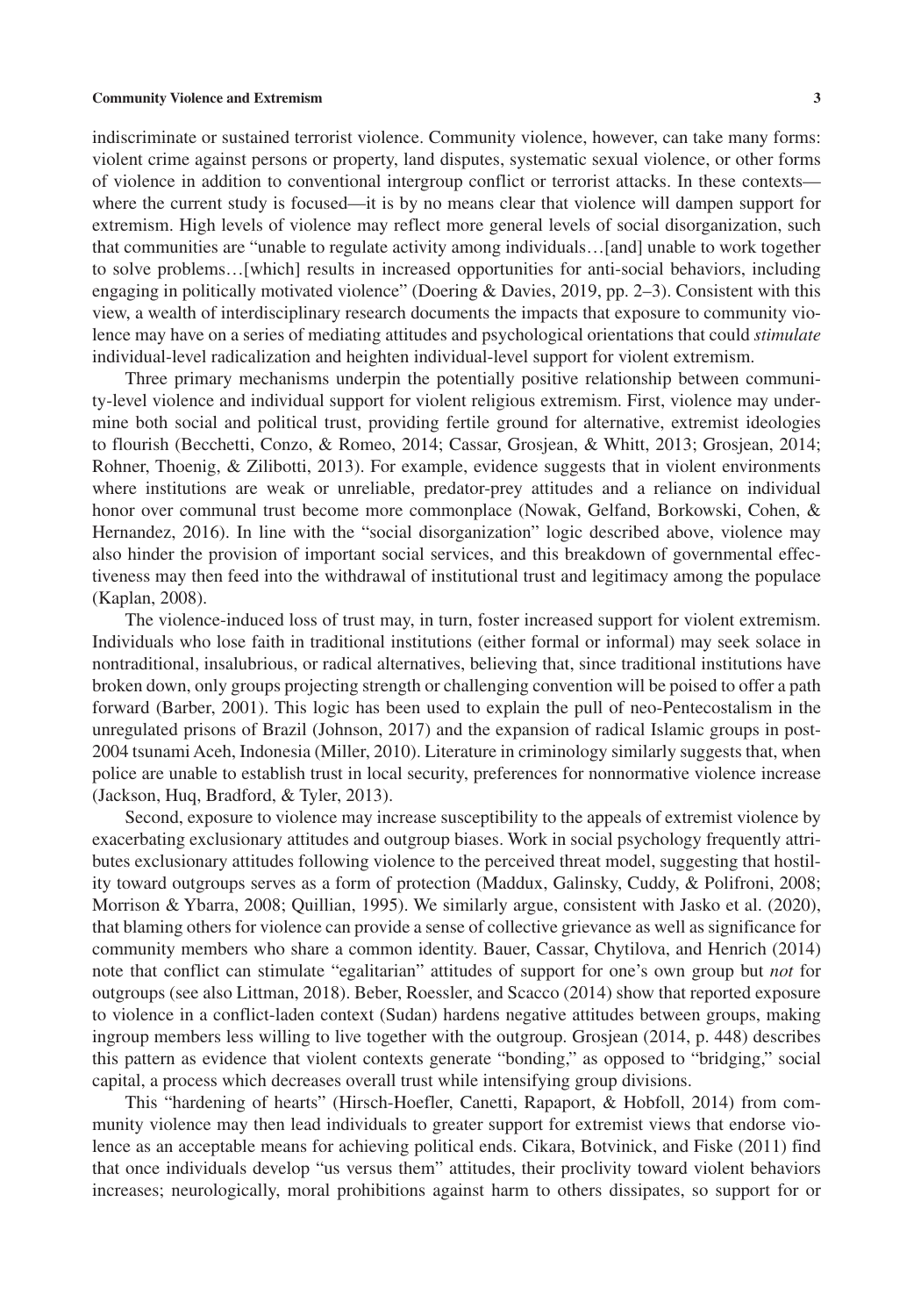participation in violent extremist groups may follow. Individuals residing in communities with more violence may thus have diminished interest in cooperation with outgroup members and may come to see extremist groups and their methods as particularly appealing (Jenne, Saideman, & Lowe, 2007).

A third potential mechanism linking reported exposure to violence to support for violent extremism is the appeal of fundamentalist religious teachings after exposure to community violence, for example, in calls for aggressive forms of Shari'a law.<sup>1</sup> Such applications of religious law serve two purposes in those contexts: They make sense of or even justify the violent, deviant behaviors that community members have witnessed and perhaps taken part in, and they offer an alternative, purportedly more rigid, social order (Riesebrodt, 2000). In violent contexts in particular, fundamentalist appeals may serve as a nonconventional, black-or-white answer to social breakdown.

The acceptance of strict religious views in the form of Shari'a law—as opposed to Islamic religious devotion in general (Hadjar et al., 2019)—may then lead to support for violent extremism. Shari'a in the Sahel region is multidimensional in conceptualization, comprising both service and security provisions and also *hudud* punishments such as stoning, whipping, and the cutting off of hands for wrongdoing (Dunbar, 1991). In contexts with high levels of community violence, it is reasonable to expect that the punishment-oriented view of Shari'a will dominate the service-oriented view. According to Fair, Littman, and Nugent (2018), when individuals adopt a punishment-oriented conceptualization of Shari'a, they are significantly more likely to support groups that exhibit or endorse extremist violence. Terrorist groups operating in the region, such as Boko Haram, Al Qaeda in the Islamic Maghreb (AQIM), and Islamic State in the Greater Sahara (ISGS), openly reject conventional forms of social order and politics (Agbiboa, 2013), instead appealing to more radical and direct forms of contestation, and thus offer to those caught in violence a religious justification for the behaviors in which they are subsumed. We stress that support for strict or punishment-oriented applications of Shari'a may be orthogonal to actual religious devotion.

These arguments suggest that, in communities characterized by high levels of violence, the resulting deterioration in social and political trust, increased exclusionary attitudes toward outgroup members, and a rise in fundamentalist religious views will leave residents susceptible to the appeal of violent religious extremism. We thus hypothesize that a positive relationship exists between reported community violence and support for violent extremism through each of these intervening mechanisms.

## **Data**

Data for this analysis were collected in connection with a United States Agency for International Development evaluation project undertaken between 2013 and 2017 in northern Burkina Faso, southern Niger, and the middle portion of Chad, placing the study squarely within the Sahel region of Africa (see Figure 1). This zone constitutes a particularly suitable research setting for a number of reasons. First, Burkina Faso, Niger, and Chad stand out as three of the poorest countries in the world, each ranking among the bottom eight of the 189 countries listed in the United Nation's 2019 Human Development Index. The presence of police and security forces is thus relatively low, which creates opportunity for variation across communities in both levels of violence and extremist group activities. Religiously, the study area is heavily Muslim; given the Islamist frame of violent extremist groups in the region, the religious make-up of the population in this area offers a potential audience for the type of appeals that those groups may make. The area also constitutes what some consider the new global epicenter of Islamist terrorism: Since 2015, attacks in the Sahel have increased at a faster rate than any other part of the world (Africa Center for Strategic Studies, 2018). Boko Haram has moved in from Nigeria, while AQIM and affiliated groups, ISGS and others have descended into the region following the collapse of security in Libya and Mali (Larémont, 2011). In this context,

<sup>1</sup>We note that, in the context of Islam, "fundamentalism" is a term imposed by outsiders and not used by Muslims themselves. We adopt the terminology to refer to more strident or rigid interpretations of Islamic law.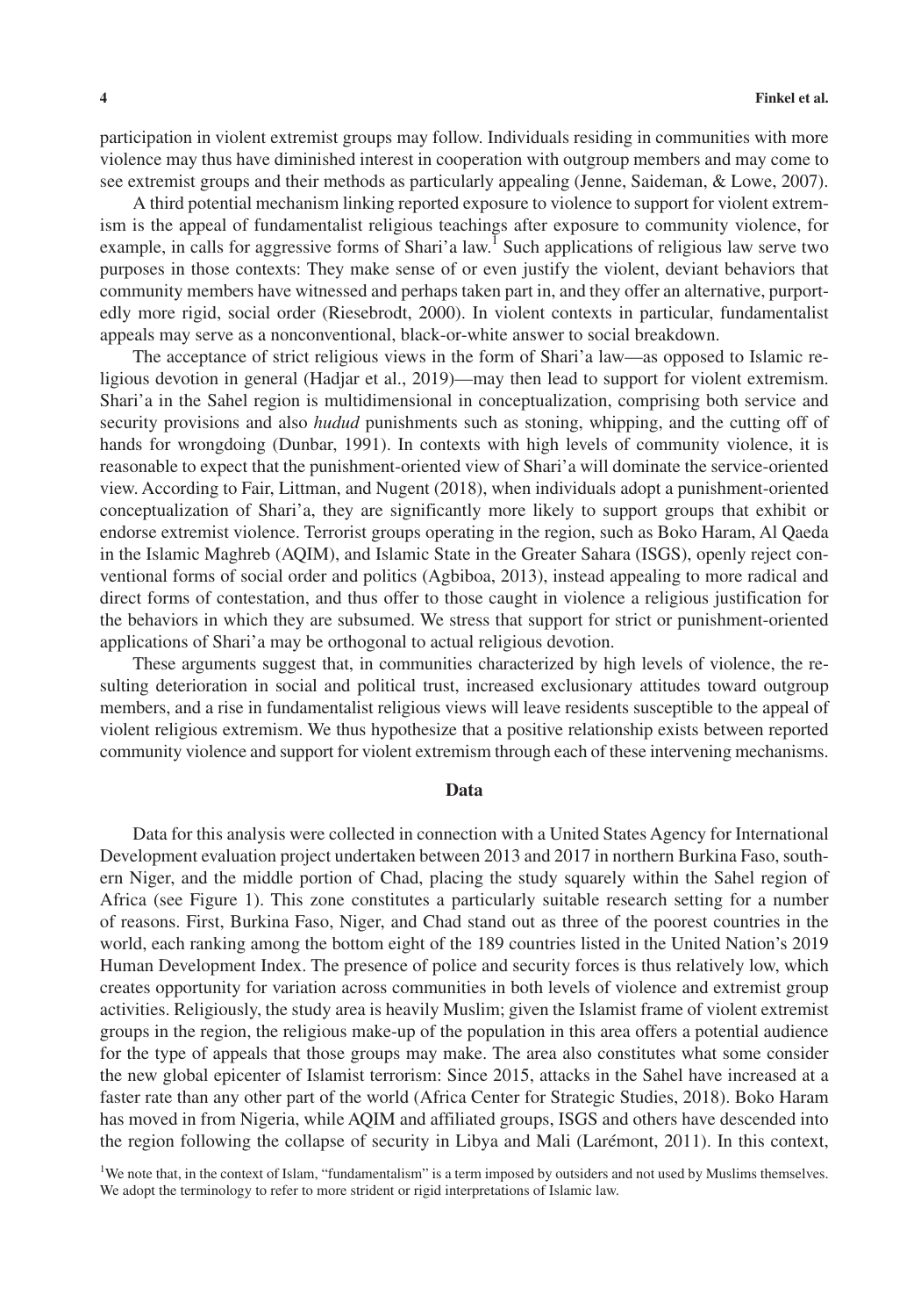

**Figure 1.** The data collection area.

| Country      | Wave           | Time Period         | Communes | No. of Respondents |
|--------------|----------------|---------------------|----------|--------------------|
| Chad         |                | March-Oct. 2013     | 30       | 2855               |
| Chad         | $\overline{2}$ | March-April 2016    | 29       | 724                |
| Chad         | 3              | April 2017          | 30       | 2846               |
| Niger        |                | March-November 2013 | 30       | 2710               |
| Niger        | $\overline{c}$ | August-November     | 31       | 1030               |
|              |                | 2015                |          |                    |
| Niger        | 3              | April 2017          | 31       | 2856               |
| Burkina Faso |                | September-October   | 23       | 2155               |
|              |                | 2013                |          |                    |
| Burkina Faso | 2              | August-November     | 23       | 822                |
|              |                | 2015                |          |                    |
| Burkina Faso | 3              | March-April 2017    | 23       | 2185               |
| Total        |                |                     |          | 18,183             |

**Table 1.** Summary of Data Collection

communities are broadly familiar with violent Islamist groups and offer them varying degrees of support. Yet the region does not have a long tradition of politicized religion that might complicate efforts to disentangle Islamist support from community violence (see Sanneh, 2015).

Data collection took place across 84 total primary sampling units (PSUs) in the three countries at three separate time points: The first wave of the data was collected between March and November 2013, the second between August 2015 and April 2016, and the third between March and April 2017. In total, the results we report include input from 18,183 respondents. Table 1 summarizes the data-collection timeline, the number of sampled communities, and the number of interviews conducted by country and wave.

Respondents were selected using a multistage, clustered random sampling procedure with stratification by gender. Each first-level subnational administrative zone within the study area—of which there are 19 across the three countries—was divided into a maximum of eight subareas, depending on size. This process generated 84 subareas. Those subareas were then divided into potential PSUs,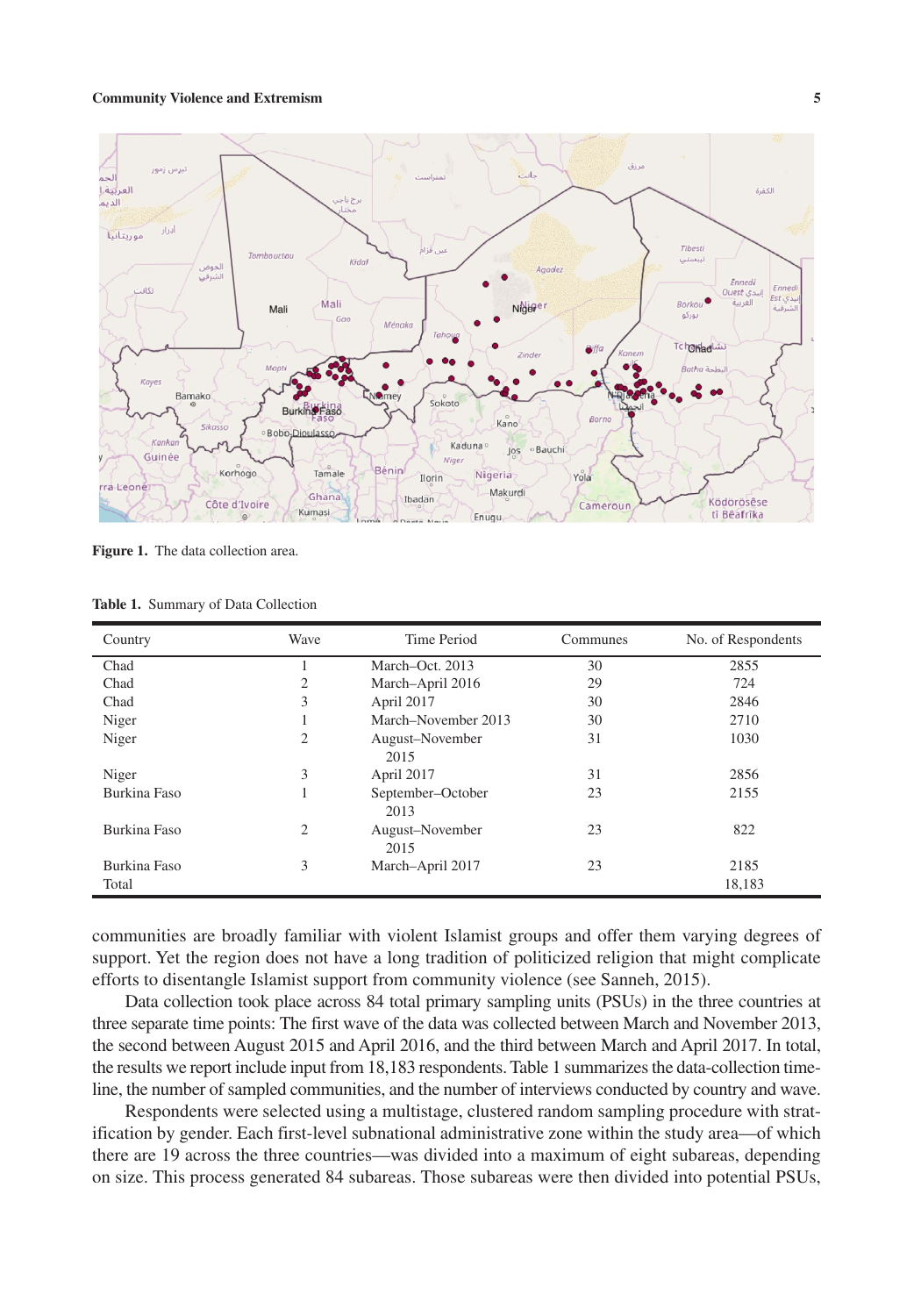which contained an average of approximately 200 households. They correspond to communes—the lowest geographic subdivision in rural areas—or neighborhood arrondissements within urban areas. Next, one PSU, or commune, was randomly selected from each subarea. Figure 1 shows the location of each of the 84 selected communes. To select individual respondents, enumerators operating within each PSU identified randomly selected households using a fixed-interval procedure. They then randomly drew one respondent between the ages of 15 and 73 from within each of the selected households. Overall, between 71 and 114 respondents were interviewed in each commune during the first and third waves of data collection, and (due to budgetary constraints from the funding agency) between 21 and 56 in each commune during the second.

The dependent variable is *Support for Violent Extremism*. In keeping with previous survey-based measures of violent extremism (Fair & Shepherd, 2006; Shafiq & Sinno, 2010) and with the religious nature of extremism in the study environment, respondents were asked the following:

- 1. Do you agree or disagree with the following statement: Violence in the name of Islam can be justified?
- 2. When do you think that violence is an effective method to solve problems: often, sometimes, or never?
- 3. Do you personally feel that using arms and violence against civilians in defense of your religion can be often justified, sometimes justified, or never justified?

All three items are coded on a 3-point scale, with higher values indicating greater support for violent extremism. Our composite measure represents respondents' average score. There is substantial variation on the dependent variable, with an average of 1.28 and a standard deviation of .46. Approximately 20% to 30% of the total sample believes that violence against civilians is often or sometimes justified to defend one's religion, is often or sometimes an effective method to solve problems, and that violence in the name of Islam can be justified. Communes differ on average on the dependent variable as well, with commune-year means ranging from 1.01 (Chadra, Chad, wave 3; Magaria, Niger, wave 2) to over 1.89 (Melea, Chad, wave 1; Dan Issa, Niger, waves 2 and 3) on the 3-point composite index, with a commune-year standard deviation of .20. Figure 2 presents box and whisker plots of the commune-level means on the dependent variable; it shows that in wave 1, the average value on extremism is above the midpoint on the 3-point scale in nearly 25% of all communes.



**Figure 2.** Box and whisker plot of commune-level support for extremism.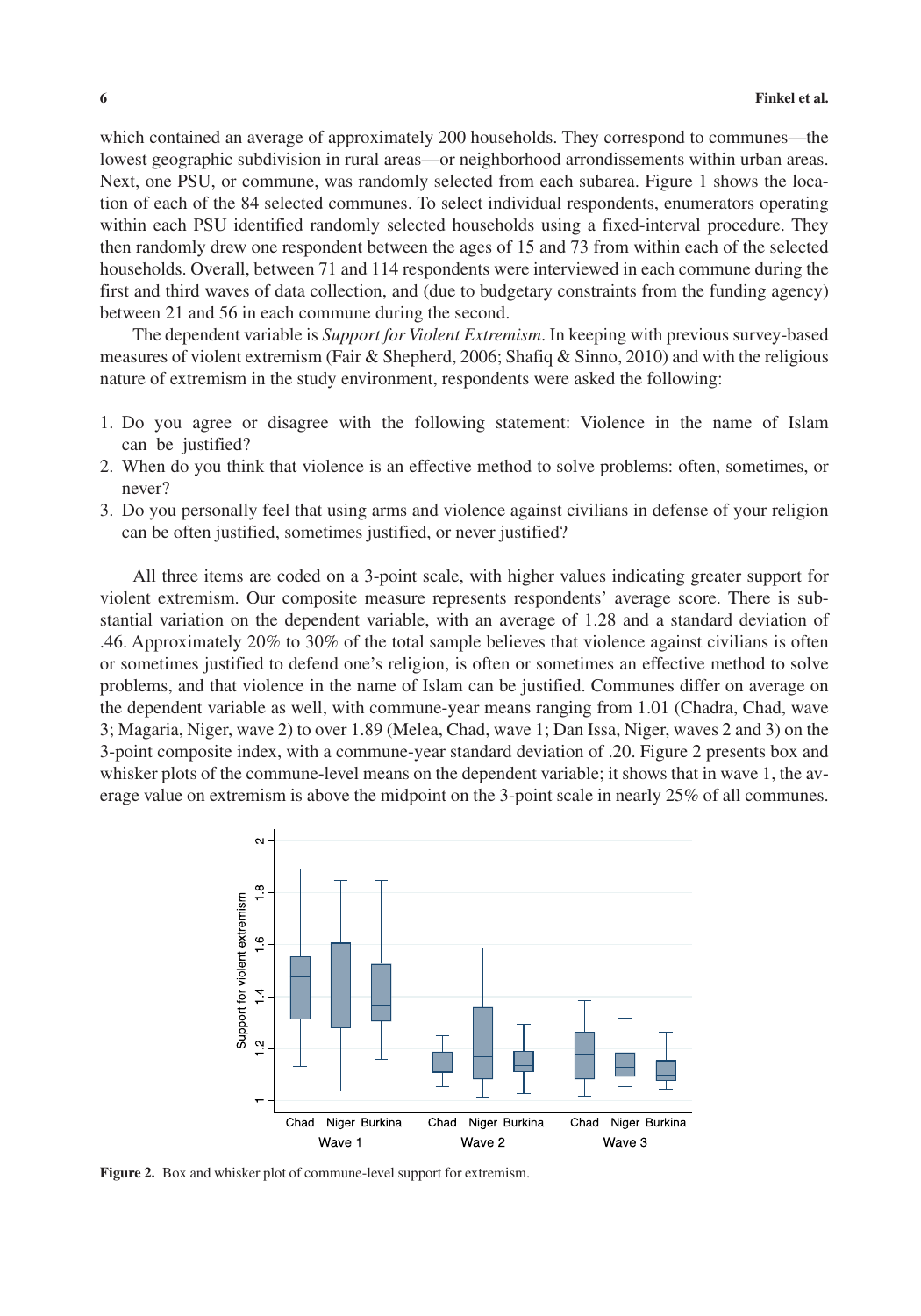This rate declines in waves 2 and 3, although there is still substantial variation across countries, and as noted, several communes well above the midpoint on the scale.

The key independent variable is *Community Violence*, of which we take a broad and inclusive view. In keeping with the well-established view in the criminology literature that violence tends to nest individuals within community-level processes (see Sherman, Gartin, & Buerger, 1989), our measure is constructed by aggregating, for each commune, all individuals' responses to survey questions on the extent to which the community is "affected by violence." In wave 1, we use a survey item asking respondents about the "extent to which they feel that their community or neighborhood is affected by violence." The variable is coded 0 for "never" and 1 for "sometimes" or "often." In wave 2, we use the average of three survey items, each asking respondents whether their community experienced a particular type of violence within the past year: conflict over land; a violent protest or strike; or some other type of conflict. These variables are coded 0 for "no" and 1 for "yes." In wave 3, we use the average of five survey items, each asking respondents whether their community experienced a particular type of violence within the past year: conflict over land; a violent protest or strike; ethnic or religious violence; regular armed robbery; or some other type of conflict. These variables are coded 0 for "no" and 1 for "yes." We use the average of all respondents' answers in a commune in a given year as a measure of the reported climate of violence within that community.

While objective measures of community violence such as crime statistics, or other official tallies of violent disputes, protests, or other kinds of violence, would provide advantages over our aggregated measure from individual reports, the full scope of appropriate information is not possible to obtain from official or unofficial sources in the three countries. There are, to be sure, data bases of terrorist violence and civil conflict, but these forms of violence are only one (and a relatively rare) facet of the multidimensional concept we aim to measure. Further, the geographic level of disaggregation in, for example, the ACLED or SCAD data bases, do not match the administrative commune level in the three countries under consideration, especially in the urban communes where much of the violence in those data bases is recorded. $<sup>2</sup>$ </sup>

The strategy of using individual responses to gauge the extent of community violence has been employed previously in political science, for example, in Beber et al.'s (2014) study asking Sudanese respondents whether "there was any fighting in their neighborhood" as a measure of exposure to the 2005 riots in certain areas of Khartoum. The same strategy is employed in other fields. Subramanian, Kim, and Kawachi (2002) measure community levels of social trust by aggregating individual responses to survey questions on interpersonal trust. It is also common practice in fields such as education to measure "climate" variables at some higher level of aggregation by averaging a set of lower level responses on question(s) related to perceptions about the higher level aggregation (see Brand, Felner, Shim, Seitsinger, & Dumas, 2003; Marsh et al., 2012). Aside from its theoretical appeal, we argue that the strategy is successful empirically in our case as well, given that the aggregated measure from self-reports reflects widespread agreement among individuals within communes about the extent of violence in their community. The reliability of the commune-year level means (following the procedure in O'Brien, 1990) is estimated at .94, indicating a very high degree of "true score" variance of the between commune-year means, relative to the within commune-year variation that is due to individual assessments.<sup>3</sup>

The resulting measure of reported community violence ranges from 0 to 1, with an overall mean of .209. The average level of reported violence is somewhat higher in communes in Chad (0.257)

<sup>2</sup> For example, the ACLED data set records the commune as the lowest-level administrative location in rural areas, but only the city in urban locations.

<sup>&</sup>lt;sup>3</sup>One final measurement issue regarding the measure we use relates to whether individuals' assessments of violence in the community may be *post hoc* rationalizations of their preexisting support for violent extremism. We address this possibility in the robustness checks section that follows the main results.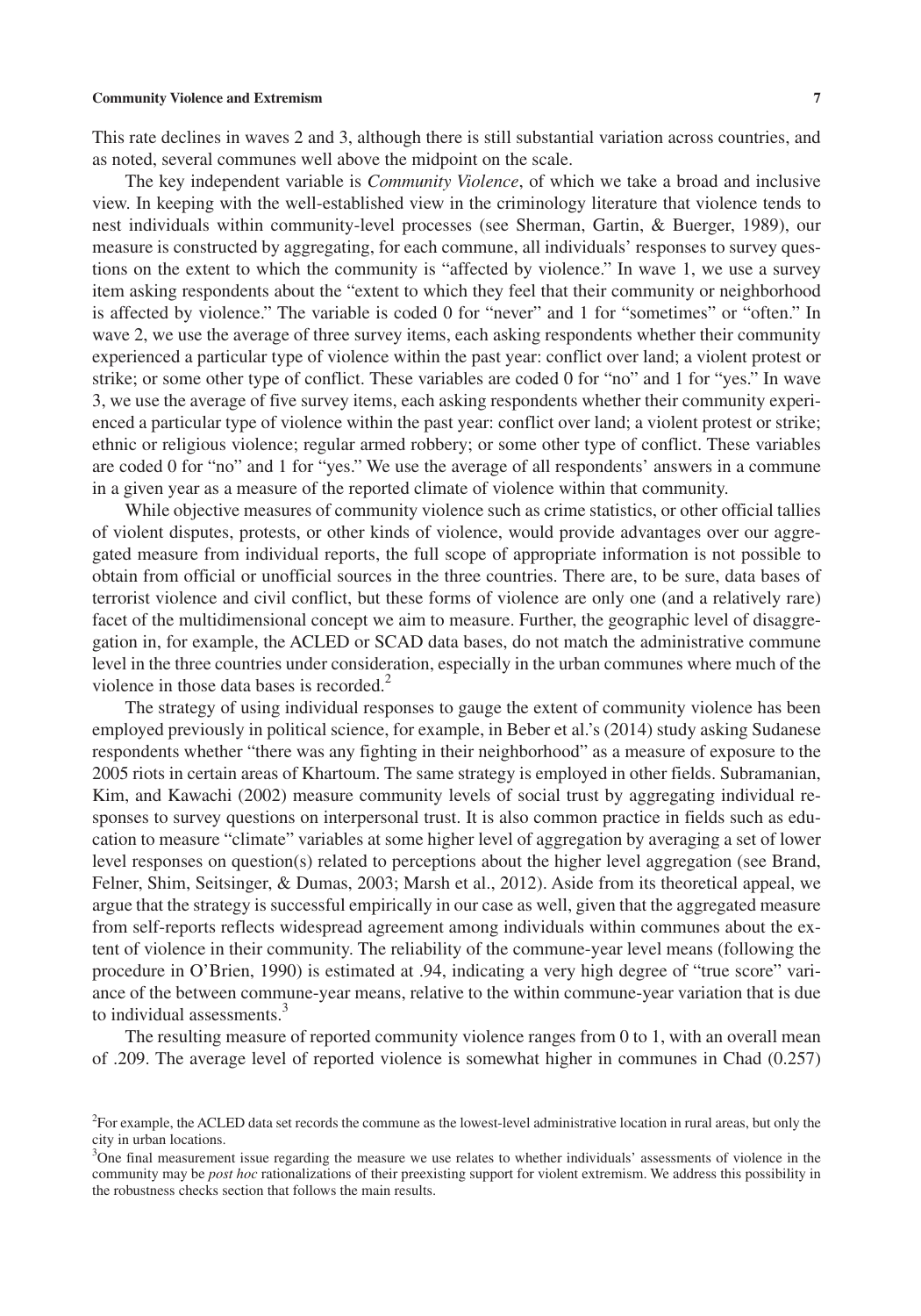than it is in Burkina and Niger (0.187 and 0.181, respectively). There is also considerable variation in reported community violence over time, with the average level of community violence being higher in wave 1 (0.316) than it is in waves 2 and 3 (0.168 and 0.118, respectively). Across the 84 communes, there are eight commune-wave combinations with a score of 0, while 13 commune-wave combinations have scores greater than 0.5 (10 communes in Chad; 2 in Niger; 1 in Burkina Faso); the maximum observed value is .86 (Koundjourou in Chad, wave 1).

We also control for demographic variables that have been associated with support for violent extremism. Research has found males, youth, and unemployed individuals to be more likely to exhibit extremist attitudes (Fair & Shepherd, 2006; Sageman, 2008); we therefore include variables for gender, age, and employment status. Studies have also found effects of education on extremist attitudes (Sageman, 2008); we include a 10-point education variable ranging from no formal education to the completion of a postgraduate degree. Studies also find mixed effects of wealth on extremist attitudes (Blair et al., 2013; Mousseau, 2011); we include an additive index denoting how many out of 12 possible household items such as a refrigerator or television that respondents have in their household. Finally, belonging to secondary associations may decrease violent extremism (Cragin, 2014; Sageman, 2008); we thus include an additive measure of respondents' reported membership in religious, youth, and professional groups.

We also include variables to test the specific mechanisms through which we hypothesize that exposure to violence might contribute to violent extremism. We gauge social trust by asking respondents whether they agree or disagree with the statement that "most people are willing to help if asked." The resulting variable is coded on a 3-point scale, with higher values representing greater trust. We measure political trust with the average of two questions asking respondents whether they agree or disagree with the statement "I trust local authorities"/"I trust the central government."

We measure a second potential mechanism, exclusionary outgroup biases, via two questions related to ethnic social and political tolerance: how respondents feel about (1) their (future) children marrying someone from a different ethnic group and (2) the extent to which individuals feel that "it is normal to want to elect someone from your ethnic community." Both variables are coded on a 3-point scale, with higher values indicating greater exclusion; our composite measure represents respondents' average score across the two items. Finally, we measure a third mechanism, fundamentalist religiosity, by asking respondents (1) whether they agree with the statement that their country should be governed by Shari'a law; and (2) how strictly they would like to see Shari'a law imposed if it were to be implemented. Both variables are coded on a 3-point scale, with higher values indicating greater support for Shari'a law and its strict enforcement, and we averaged the two to create a composite measure. A more detailed overview of the survey items is provided in the Table S1 in the online supporting information. Table S2 presents the descriptive statistics for all variables and includes the intraclass correlation (ICC), which measures the proportion of the total variation that is comprised of commune-year-level variation.

### **Estimation**

The data consist of survey responses collected from different individuals in 84 communes across the three countries at 3 points in time. This equates to a three-level hierarchical data structure, with individuals (at level 1) nested within commune-years (at level 2) nested within communes (at level 3), with random effects included in the model at each level of the hierarchy in order to account for the clustering of observations at that level (Fairbrother, 2014; Schmidt-Catran & Fairbrother, 2016). We also include dummy variables for wave (year) in order to account for possible wave-specific effects that could influence all respondents at that time, regardless of commune, and we include country dummy variables in order to account for possible country-specific effects that could influence all respondents in that country, regardless of commune or time.<sup>4</sup>

<sup>4</sup>In principle, country and year could represent an additional level of the data hierarchy with crossed random effects, but the very small number of both countries and years in the data argues for the simple dummy-variable approach.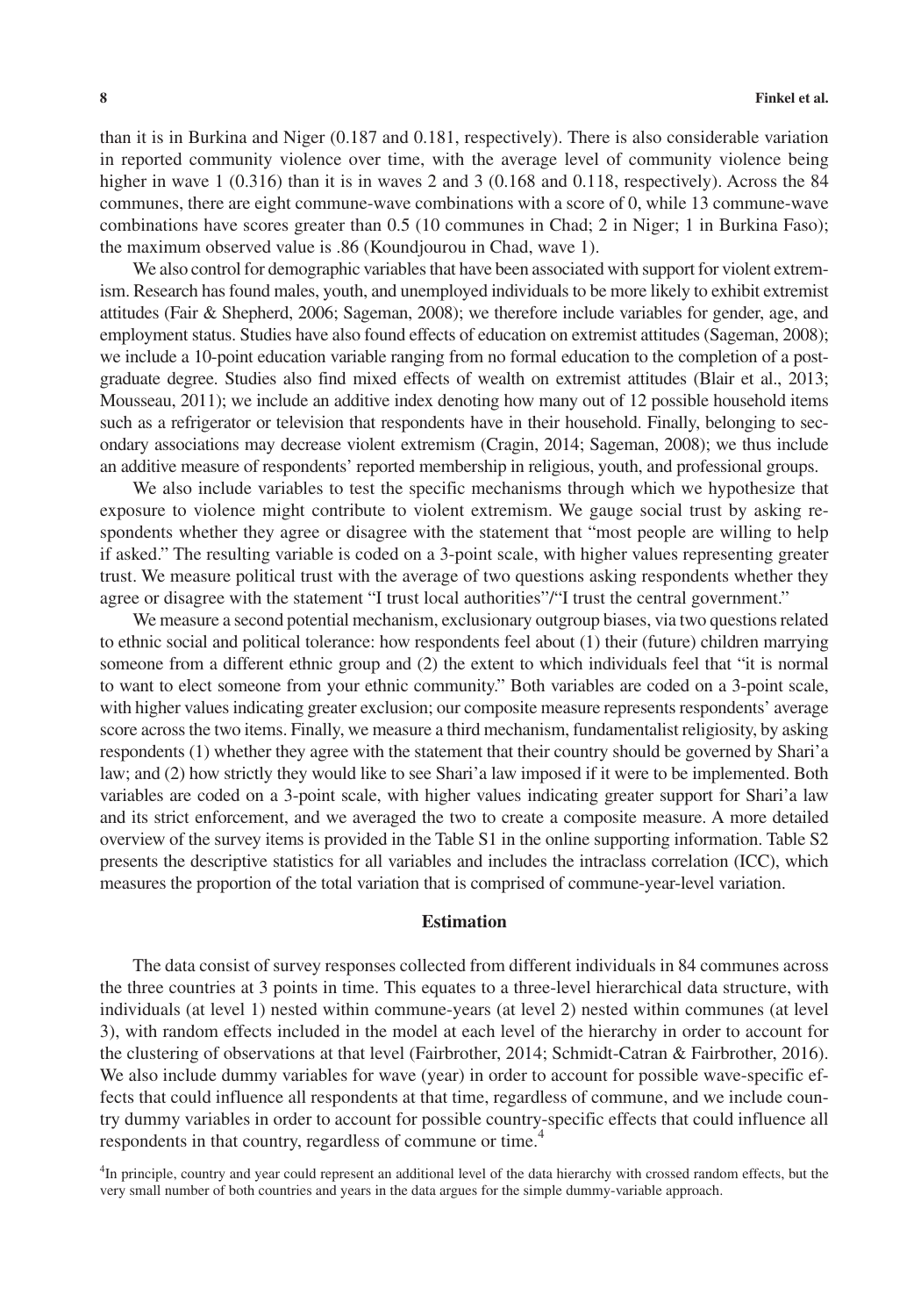The multilevel and longitudinal structure of the data—identical in form to multiple occasion cross-national survey data such as the World Values or Afrobarometer surveys—has several distinct benefits for estimating effects of interest. For one, it is possible to estimate the potentially differential effects of variables at different levels of the data hierarchy—for example, high income may predict increased support for extremism at level 1 (among individuals within communes) but decreased support for extremism at levels 2 or 3 (between communes or commune-years). More important, though, is that the data, while not from the same individuals at level 1 over time and hence not a classic panel study, do contain measures from the same *communes* over time at levels 2 and 3 of the hierarchy. That is, the data represent a longitudinal panel of 84 communes at three different points in time, with commune-level variables constructed from the aggregated responses of the different level 1 individuals interviewed within each commune at each point in time. This allows for stronger causal inferences than in the typical cross-sectional case, in that the effect of wave-to-wave *changes* in a commune's average level of reported violence, our primary independent variable, can be exploited to predict *changes* in the commune's average levels of support for violent extremism across the three waves. These effects will represent the effects of over-time aggregate changes in reported violence, separated from the potentially confounding "between" (-commune) effects on the average level of the dependent variable from all stable unit-level factors, even those not measured in the data (Fairbrother, 2014; Schmidt-Catran & Fairbrother, 2016). As such, the design shares many of the same benefits for causal inference as other panel studies. We note, however, that longitudinal designs also have many of the same limitations regarding causal inference that exist in other observational studies, along with, in this case, the identifying assumption of no time-varying unobserved confounding at the commune level.

A baseline multilevel model predicting individual support for violent extremism takes the following form:

$$
y_{ij} = \beta_0 + \beta_1 x_{ijt} + \beta_2 y_{jt} + u_j + u_{jt} + \varepsilon_{ijt},
$$
\n(1)

where subscript *i* indexes individuals, *j* indexes communes, and *t* indexes time. The model specifies that an individual *i* in commune *j* at time *t's* support for violent extremism is a function of a grand mean; a set of individual-level factors that vary across individuals, communes, and time  $(x_{ijt})$ ; the commune level of reported violence  $(v_{it})$  that varies across time and communes but that is constant for individuals within a commune; random effects (intercepts) for communes  $(u_j)$  and commune-years  $(u_{ij})$ ; and an idiosyncratic individual-level error term. The baseline model also includes dummy-variable indicators for country (Niger and Burkina Faso, with Chad as the baseline category), and dummy indicators for interviews conducted in waves 2 and 3 in order to capture overall trends in the dependent variable across all countries. With standard assumptions about the level 1 (*εij*) and levels 2 and 3  $(u_j)$  and  $(u_{jt})$  error terms—that is, that they are homoskedastic, normally distributed, and uncorrelated with each other and with the *x* and *v* independent variables—the model can be estimated via maximum-likelihood methods implemented in standard statistical-software packages (here, the *mixed* routine in Stata 16.0). Standard errors are clustered by commune-year to allow for the nonindependence of level 1 observations within level 2 units.

Our key independent variable is reported community violence, a commune-year (level 2  $v_{ij}$ ) factor. We attempt to isolate the causal effect of commune-level violence on support for violent extremism with several extensions of the baseline model. First, we include a set of contextual variables, that is, the commune-level average of the *xijt* demographic factors, along with the (mean-deviated) individual value for each of the *xijt*:

$$
y_{ij} = \beta_0 + \beta_1 (x_{ijt} - \overline{x}_{jt}) + \beta_3 \overline{x}_{jt} + \beta_2 y_{jt} + u_j + u_{jt} + \varepsilon_{ijt}.
$$
 (2)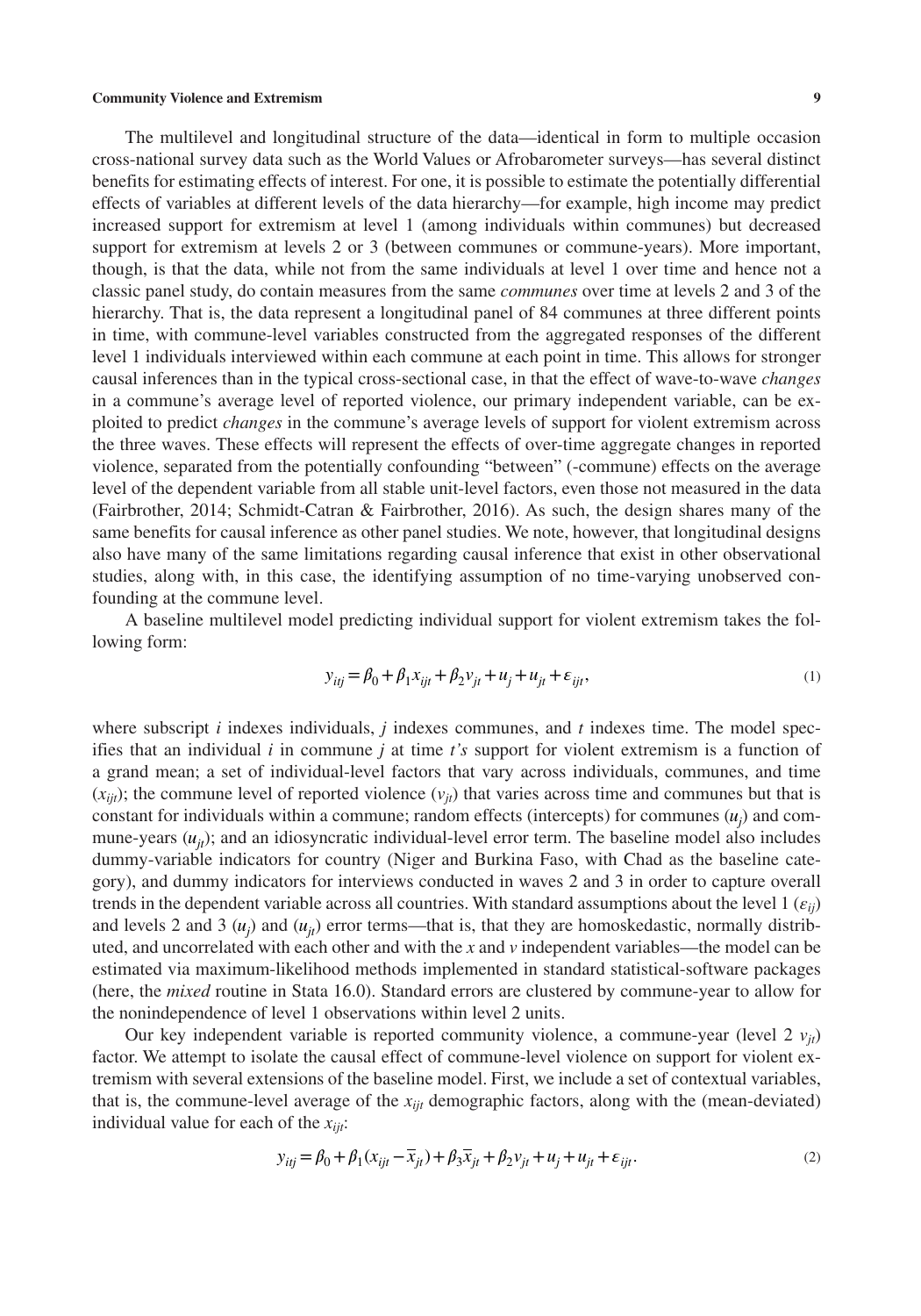Model (2) separates the effects of the *xijt* into two orthogonal components: the "within" commune effect  $\beta_1$ , or the impact on extremism of individual deviations from the commune-year average on  $x_{ij}$ , and the "between" commune effect  $\beta_3$ , which characterizes differences in the commune-year averages on average levels of extremism across communes (Fairbrother, 2014). The  $\bar{x}_{it}$  thus serve as additional commune-year contextual controls—that is, commune-year levels of unemployment, education, wealth, and the like—in the estimation of the effect of the community violence variable *vjt* (as in Doering & Davies, 2019; Vijaya, Wilent, Cathcart, & Fiorelli, 2018).

Similarly, we exploit the longitudinal nature of the three-level data to isolate the effect of *changes* in the reported community-violence variable over time from the effect of the average level of reported violence on average support for violent extremism across all points in time. Such a model includes both the commune-level average  $\overline{v}_j$  and the commune-year deviation from the overall average  $(v_{ji} - \overline{v}_j)$  and, as noted earlier, serves to isolate the "within commune" over-time effect as distinguished from the enduring and potentially confounding effects of stable "between commune" differences on the dependent variable (Fairbrother, 2014):

$$
y_{ij} = \beta_0 + \beta_1 (x_{ijt} - \overline{x}_{jt}) + \beta_3 \overline{x}_{jt} + \beta_2 (v_{jt} - \overline{v}_j) + \beta_4 \overline{v}_j + u_j + u_{jt} + \varepsilon_{ijt}.
$$
\n(3)

The  $\beta_2$  effect in Model 3, similar to a "within" effect in standard longitudinal panel models, may be interpreted as the impact of *changes* in reported community violence on support for violent extremism, controlling for both observed and unobserved stable commune-level factors that may be related to both the time-averaged overall levels of community violence  $(\bar{v}_i)$  and time-averaged overall commune levels of extremist support.

#### **Results**

### *The Effects of Reported Community Violence*

The maximum-likelihood estimates from the three models are shown in Table 2. The results from the baseline Model (1) show strong support for our primary hypotheses regarding the effect of reported community violence on support for violent extremism. Communities with higher average levels of reported violence show significantly higher values on the extremism index compared to communities with lower average levels, controlling for a host of theoretically relevant individual-level factors linked to extremism, and controlling for country and time effects. Substantively, the .37 coefficient indicates that individuals residing in communities reporting the full range of violence tapped by our indicator show a full .80 standard deviation increase in support for violent extremism compared to individuals residing in communes with no reported community violence whatsoever. Aggregating this figure to the commune-year level, where the standard deviation of support for extremism is .20, shows an even stronger substantive impact, as extremist support nearly doubles as average reported community violence goes from 0 to 1. Among the demographic variables, only age and group memberships appear significant, with younger and more integrated individuals showing greater support for violent extremism. That more integrated individuals are more likely to support violent extremism is somewhat surprising; given that our measure taps membership in local groups, gang membership is one plausible explanation. Individuals in Niger register higher levels of extremist support than Chadians (the baseline country), and there is a general drop-in support in waves 2 and 3 compared with wave 1.

The effect of reported community violence remains at approximately the same magnitude and level of statistical significance in Model (2), which separates the demographic factors into "within" and "between" commune-year effects. In this model, it can be seen that education and age both exert significant "between" effects, so that communes with lower levels of average education and age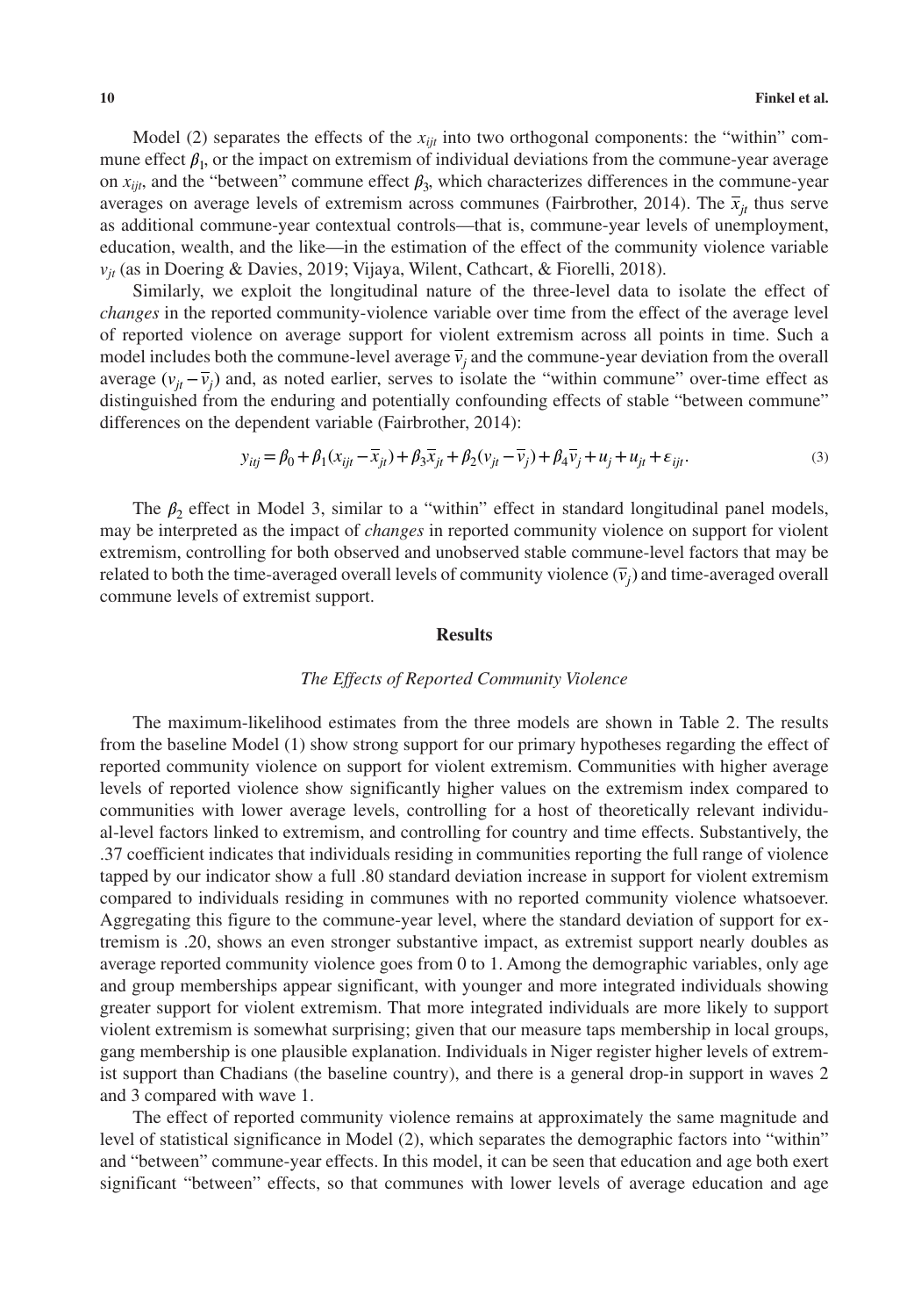| Variable Names      |                | Model 1            | Model 2           | Model 3               |
|---------------------|----------------|--------------------|-------------------|-----------------------|
| Community violence  |                | $.366***$ (.096)   | $.400***$ (.093)  | Between .494***       |
|                     |                |                    |                   | (.125)                |
|                     |                |                    |                   | Within .354*** (.101) |
| Education           | <b>Between</b> | .001(.002)         | $-.058**(.022)$   | $-.061**(.024)$       |
|                     | Within         |                    | .002(.002)        | .002(.003)            |
| Age                 | Between        | $-.001*(.000)$     | $-.014***$ (.003) | $-0.014***$ (.004)    |
|                     | Within         |                    | $-.001*(.001)$    | $-.001*(.000)$        |
| Household items     | Between        | .003(.003)         | .004(.016)        | .005(.018)            |
|                     | Within         |                    | .004(.003)        | .004(.003)            |
| Male                | <b>Between</b> | .005(.008)         | $-.049(.108)$     | $-.054(.111)$         |
|                     | Within         |                    | .004(.008)        | .004(.008)            |
| Unemployed          | Between        | .014(.015)         | .208(.134)        | .121(.141)            |
|                     | Within         |                    | .011(.015)        | .011(.014)            |
| Group membership    | Between        | $.035***$ $(.008)$ | .029(.040)        | .031(.041)            |
|                     | Within         |                    | $.036***(.009)$   | $.036***(.009)$       |
| Burkina dummy       |                | $-.015(.020)$      | $-.007(.021)$     | .001(.023)            |
| Niger dummy         |                | $.046*(.023)$      | $.065*(.026)$     | $.072*(.029)$         |
| Wave 2 dummy        |                | $-.171***(.034)$   | $-.146***(.034)$  | $-.153***(.031)$      |
| Wave 3 dummy        |                | $-.186***(.028)$   | $-.177***(.031)$  | $-.185***(.032)$      |
| Constant            |                | $1.282***(0.043)$  | $1.882***(0.155)$ | $1.861***$ $(.160)$   |
| <b>Observations</b> |                | 17,521             | 17,521            | 17,521                |
| Communes            |                | 84                 | 84                | 84                    |
| Commune-years       |                | 250                | 250               | 250                   |

**Table 2.** Models Linking Community Violence to Support for Violent Extremism

\**p* < .05; \*\**p* < .01; \*\*\**p* < .001

in a given wave show higher levels of support for extremism than older and more educated communes. Within communes, younger and more integrated individuals are more supportive of violent extremism as well. In Model (3), the effect of reported community violence is itself separated into its "within" and "between" components, with the between effect representing the effect of the overall commune average of violence measure across the three waves of data collection, and the within effect representing the effect of wave-specific deviations of the commune from its overall violence mean. Model (3) shows that *both* effects are statistically significant; most importantly, the within effect indicates that, controlling for whatever (possibly unobserved) commune-level factors may lead communes with high reported violence to also have higher overall levels of support for extremism (which are captured by the "between" estimate in the model), as communes *change* in their reported level of violence they are also likely to change in their levels of extremist support. This is strong evidence in support of our main hypothesis. A postestimation test of the equality of the "within" and "between" effects of community violence shows that they cannot be distinguished from one another in magnitude  $(p = .29)$ , indicating that the pooled effect from Model  $(2)$  is the most efficient estimate of the effects of violence on support for extremism between communes at a given point in time and as communes change in the reported experience of violence from their average levels.

# *Testing the Mechanisms*

The results thus far underscore the importance of reported community violence as a predictor of support for violent extremism. But what are the mechanisms responsible for this effect? We have argued that three possible mechanisms may explain the relationship: a loss of social and political trust, increased exclusionary attitudes toward outgroup members, and increases in fundamentalist religiosity. We test the hypothesized mechanisms by first estimating models analogous to Model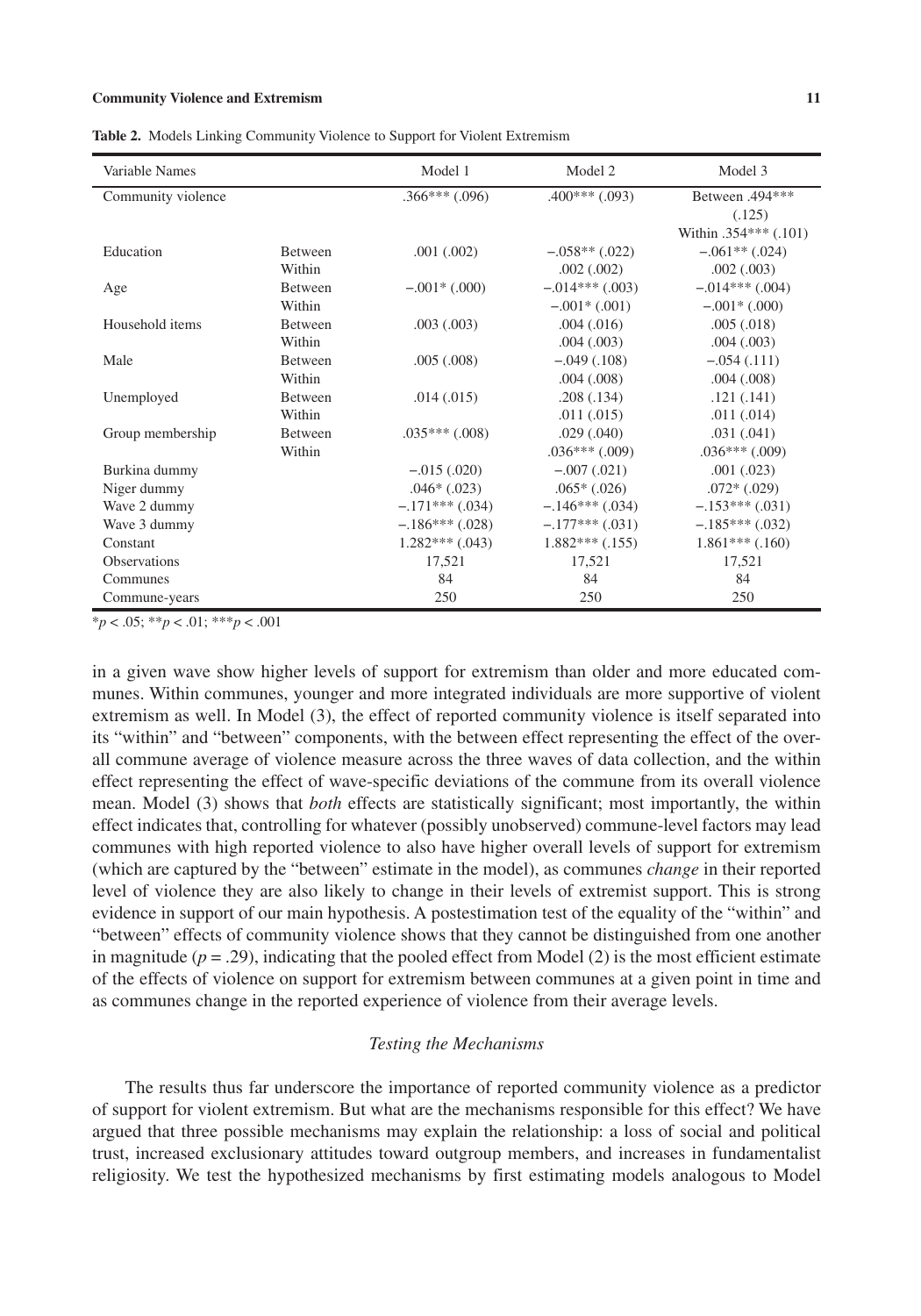(3) above, with each of the mediating variables as a dependent variable. We then include each of the mediators (both "within" commune-year and "between" commune-year components) in models predicting support for violent extremism along with all other variables specified in Model (3). These analyses indicate whether the mediators themselves are predictors of support for extremism and also how much of the total effect of community violence reported in Table 2 can be explained via the indirect effect of community violence on support for extremism through the given mediator.

The results in Table 3 show that reported commune-level violence indeed has significant and substantively meaningful effects on three of the four mediating variables: Controlling for all of the demographic variables as well as for country and time effects, a commune's level of violence significantly *lowers* both social and political trust and significantly *increases* adherence to fundamentalist religion in the form of support for Shari'a Law. The effect of community violence on the fourth mediator, outgroup bias, is positive but falls just short of significant at the .05 level (*z* = 1.80,  $p < .072$ ). Further tests show that in no instance were the estimated "within" and "between" effects of community violence on the mediators statistically different from one another. Thus, the effects operate similarly at both the between-commune and within-commune levels. The effects are modest in substantive magnitude, with all of the standardized impacts ranging from .12 (outgroup bias) to .19 (social trust).

Table 4 presents the results from models that estimate support for violent extremism after including each of the four mediators. We compare the effect of reported community violence in the models without the mediator (row 1) and with it (row 2) in order to assess the degree to which the mediator reduces the initial effect. We also examine the effects of the mediator itself, both its commune-year average (the "between" component), and the mean-deviated individual "within" component, on support for extremism in the full model including all control variables outlined above.

The table shows modest reductions in the effect of reported community violence once the mediators are included, with the strongest reductions being attributed to the inclusion of the outgroup bias

| Variable Name       |         | Social Trust      | <b>Political Trust</b> | <b>Bias</b>       | Politicized Religiosity |
|---------------------|---------|-------------------|------------------------|-------------------|-------------------------|
| Community violence  |         | $-.358*(.153)$    | $-.259*(.119)$         | .229(.127)        | $.498**(.177)$          |
| Education           | Between | $-.105**(.035)$   | $-.079*(.038)$         | $-.106***$ (.028) | $-.203***$ (.046)       |
|                     | Within  | .002(.005)        | $-.013***$ (.004)      | $-.029***(.005)$  | $-.021***$ (.004)       |
| Age                 | Between | .005(.007)        | .004(.006)             | $-.001(.006)$     | $-.020**(.007)$         |
|                     | Within  | .001(.001)        | $.002**$ (.001)        | $-.002***$ (.000) | $-.002**(.001)$         |
| Household items     | Between | .037(.026)        | $-.063*(.029)$         | $-.010(.020)$     | .036(.033)              |
|                     | Within  | $.018**(.006)$    | $-0.013**$ (.005)      | $-0.012**$ (.005) | $-.004(.006)$           |
| Male                | Between | $-.110(.216)$     | $-.172(.168)$          | .352(.227)        | $-.534(.289)$           |
|                     | Within  | .002(.014)        | $-.058***(.018)$       | $-.019(.011)$     | $.057***(.017)$         |
| Unemployed          | Between | $-.071(.283)$     | $-.167(.247)$          | $.623**$ $(.209)$ | .131(.304)              |
|                     | Within  | $-.112**(.038)$   | $-.023(.029)$          | $.079**$ (.028)   | .021(.034)              |
| Group membership    | Between | $.202**$ $(.072)$ | $-.096(.065)$          | $-.021(.073)$     | $.216**(.078)$          |
|                     | Within  | $.100***(.014)$   | $.078***(.015)$        | $.041*(.016)$     | .023(.016)              |
| Burkina dummy       |         | $.118**$ (.046)   | $.223***$ $(.052)$     | $-.401***(.038)$  | $-.112*(.046)$          |
| Niger dummy         |         | .088(.058)        | $.142**(.047)$         | $-.252***(047)$   | $.705***(.055)$         |
| Wave 2 dummy        |         | $-.048(.047)$     | $-.096*(.046)$         | $-.261***(.051)$  | $-.474***(.056)$        |
| Wave 3 dummy        |         | $-.157**(.053)$   | $-.206***$ (.055)      | $-.183**(.060)$   | $-.557(.076)$           |
| Constant            |         | $2.335***$        | $2.849***$ $(.243)$    | $1.965***$ (.248) | $3.125***$ (.261)       |
|                     |         | (.285)            |                        |                   |                         |
| <b>Observations</b> |         | 17,153            | 17,362                 | 13,749            | 13,532                  |
| Communes            |         | 84                | 84                     | 84                | 84                      |
| Commune-years       |         | 250               | 250                    | 202               | 202                     |

**Table 3.** Effect of Community Violence on Mediators

\**p* < .05; \*\**p* < .01; \*\*\**p* < .001.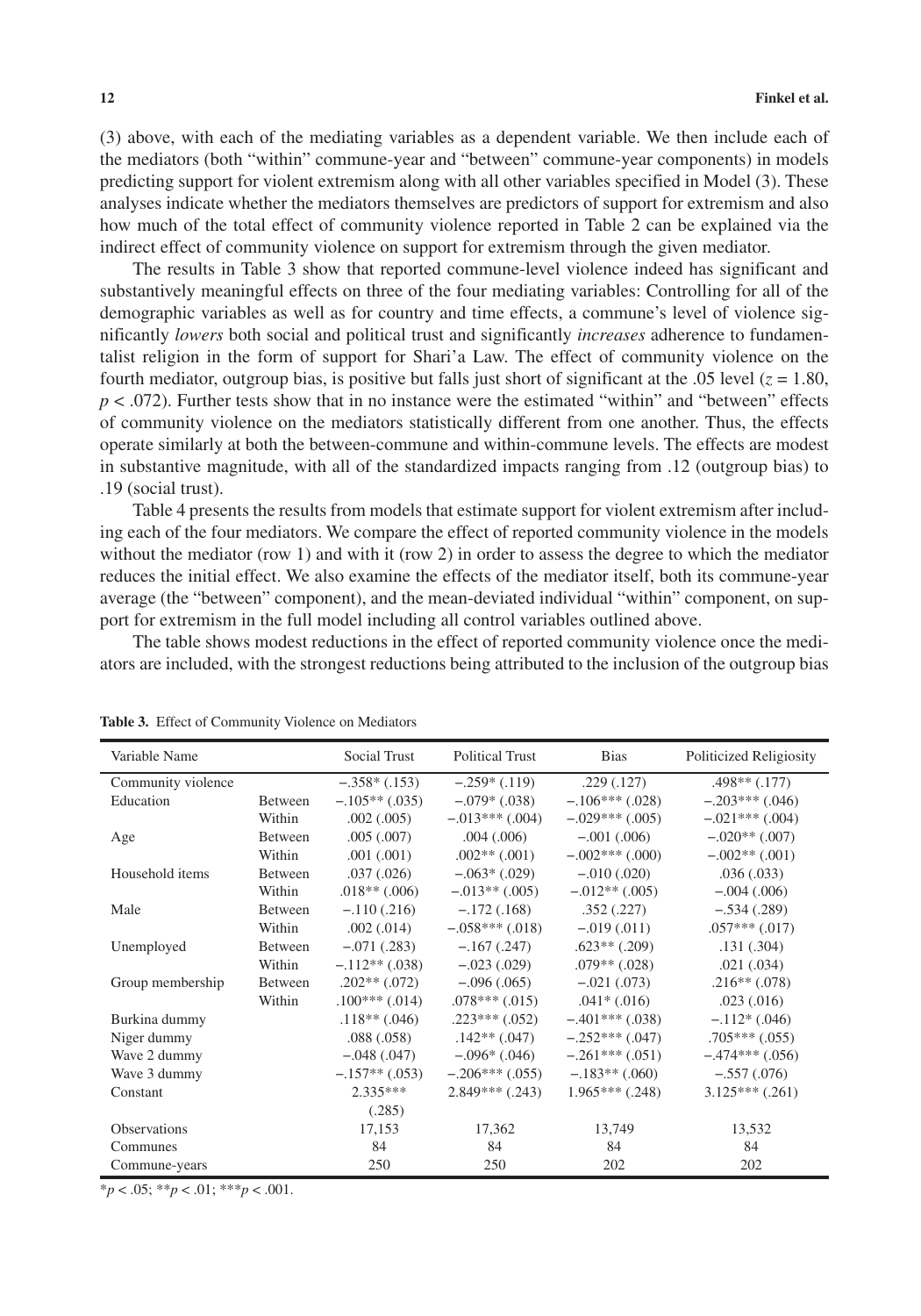| Table 4. Direct and Indirect Effects on Support for Violent Extremism<br>Between<br>Within<br>Effect of mediator on support for violent<br>Effect of community violence with me-<br>Effect of community violence without<br>Percentage of effect explained by<br>mediator included<br>diator included<br>extremism | 401*** (.089)<br>426*** (.091)<br>Social Trust<br>$-009$ $(.006)$<br>.064(033) | $.023***(.007)$<br>Political Trust<br>401*** (.091)<br>383*** (.090)<br>$-0.073*(0.035)$<br>4.49% | .428*** (.116)<br>160*** (.042)<br>.466*** (.115)<br>051 *** (.012)<br>8.15%<br>Bias | Fundamentalist Religiosity<br>$.456***(.115)$<br>406*** (.112)<br>000) *** (2009)<br>093* (.038)<br>10.96% |
|--------------------------------------------------------------------------------------------------------------------------------------------------------------------------------------------------------------------------------------------------------------------------------------------------------------------|--------------------------------------------------------------------------------|---------------------------------------------------------------------------------------------------|--------------------------------------------------------------------------------------|------------------------------------------------------------------------------------------------------------|
| * $p < 0.05$ ; ** $p < 0.1$ ; *** $p < 0.01$<br>mediator                                                                                                                                                                                                                                                           |                                                                                |                                                                                                   |                                                                                      |                                                                                                            |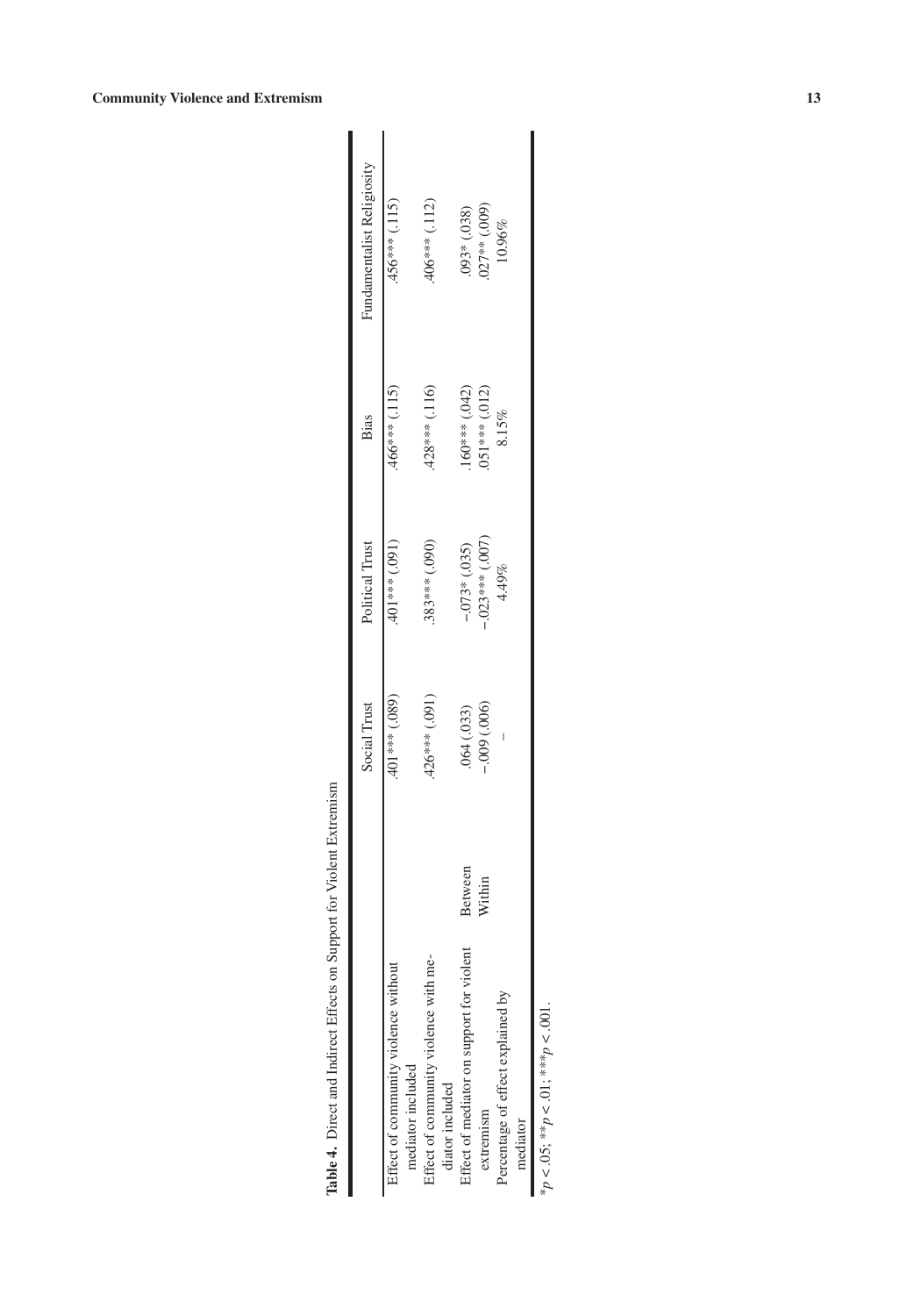and support for Shari'a Law variables. In both of those instances, the between and within effects of the mediator are significant predictors of support for extremism; coupled with the effect of violence on the mediators shown in Table 3, these indirect effects account for approximately 8%–11% of the initial violence-to-extremism relationship. The loss of social and political trust due to community violence, shown in Table 3, has a weaker mediating effect, as the impact of political trust on extremist support is significant but substantively weaker than the effects shown for bias and religiosity, and the effect of generalized social trust on support for extremism is insignificant and, at least at the between commune-year level, in the anomalous positive direction. We conclude that the primary mechanisms by which reported community violence affects extremist support is via the exacerbation of outgroup biases and the intensification of fundamentalist religious beliefs, both of which consistently affect support for extremism at the commune and individual levels. In contrast, we find less support for mediation processes through the mechanism of social and political trust.

We further explore the interplay between these variables by assessing the extent to which outgroup biases and fundamentalist religious beliefs may also *moderate* the impact of community violence on support for violent extremism. The results, reported in Appendix S3 in the online supporting information, show changes in the impact of outgroup biases and fundamentalist religious beliefs at different levels of reported community violence, calculated by interacting violence with each variable's commune-level average (to obtain the "between" interaction) and with each individual's commune-mean-deviated value (to obtain the "within" interaction). The findings indicate that reported community violence significantly increases both the between and within effects of outgroup bias: For example, the effect of outgroup bias at the commune level on support for extremism changes from a statistically insignificant value of .06 when community violence is 0 to a value of .72 when violence is at its maximum. The same pattern can be seen for the interaction between community violence and support for Shari'a Law at the between-commune level: The effect of average commune-level fundamentalist religious beliefs on support for extremism changes from .34 at the highest levels of community violence (with a commune-level standardized effect of .85) to .03 (and insignificant) at the lowest levels of violence (with a standardized effect of .08), again roughly a tenfold increase in the estimated effects. This is evidence that community violence not only changes the *levels* of several of these important mediators but also intensifies their respective *impacts* on support for extremist violence as well.

# *Robustness Checks*

We ran a series of models to assess the robustness of the effects. First, the findings are robust to alternative specifications of the dependent variable (see Appendix Table S4 in the online supporting information). We reran the baseline model in Table 2 separately for each of the three items that make up our composite measure of support for violent extremism, using multilevel mixed-effects-ordered logistic regression given the ordinal nature of each variable. The coefficient for reported community violence is positive and significant in all three models. In addition, we reran the baseline model in Table 2 using year dummies instead of wave dummies, as wave 2 data was collected across two different years (see Appendix Table S5 in the online supporting information). The results remain virtually unchanged by this alternative model specification. We also reran the baseline model in Table 2 with an added interaction term between community violence and survey wave (see Appendix Table S6). The coefficients for reported community violence in waves 1 and 3 are positive, significant, and similar in magnitude; in wave 2, the coefficient is also positive but statistically insignificant. We interpret this relative consistency in the effect of reported community violence across survey waves as additional evidence for the robustness of our results.

Finally, it is important to address the possibility of reverse causality—that is, that individuals' assessments of violence in the community may be *post hoc* rationalizations of their pre-existing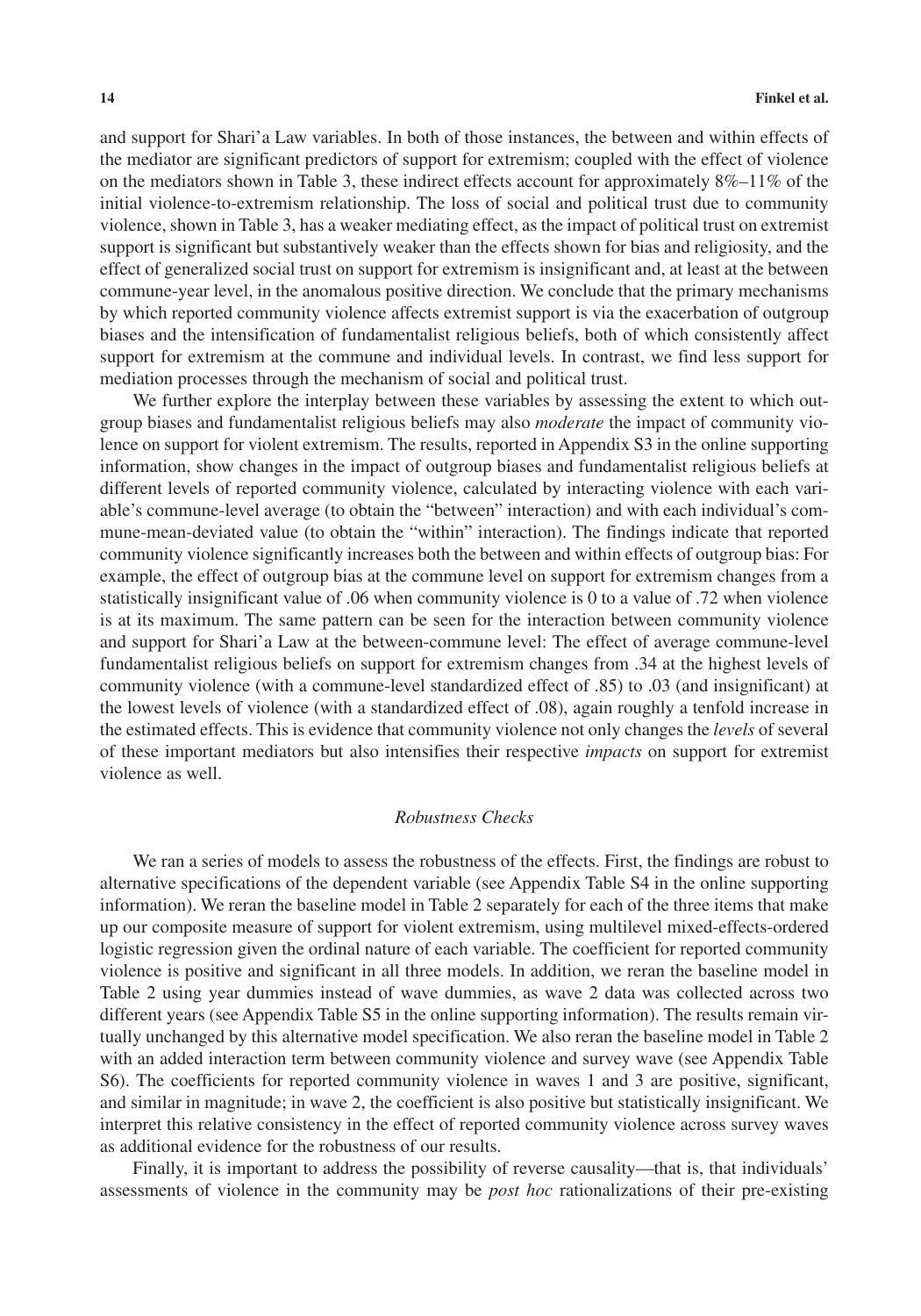support for violent extremism. Without individual panel data we cannot test this possibility directly, but we do test for commune-level "rationalization" effects in cross-lagged models, which allow for reciprocal causality across waves between commune-level means on our community violence variable and support for extremism. The results, shown in the online Appendix S7, indicate that support for extremism at the commune level has no effect on later levels of reported community violence, while reported community violence has persistent positive and marginally significant effects  $(z = 1.90, p = .056)$  on later levels of extremist support, with standardized impacts of .15 and .16 for the two cross-lagged effects. This is consistent with the direction of causality specified in the models throughout the article.

### **Conclusion**

This study brings together two heretofore largely distinct literatures, the effects of violence and civil conflict on important social and political outcomes and the determinants of individual support for violent extremism. We argued that reported exposure to violence and support for extremism are positively linked, positing three mechanisms through which violence in the community would increase support for extremism, two of them prominent in the literature on exposure to violence (i.e., a loss of trust and an intensification of biases against outgroups) and one from the literature on violent extremism (i.e., the intensification of fundamentalist religiosity).

The multilevel longitudinal models that we employed allowed for testing these hypotheses, using data from over 18,000 individuals in 84 communes at three points in time from Burkina Faso, Niger, and Chad, a portion of the African Sahel increasingly central to global efforts to combat violent religious extremism. The results indicated that the level of community violence, as reported by local residents, has a strong positive effect on support for extremism; communities reporting the maximum level of violence tapped by our indicators showed substantial increases (i.e., a .80 individual level and 1.85 commune-year-level standard-deviation effect) in average levels of extremist support compared with communes that reported no violence. This effect was among the largest of any single variable in our explanatory model. The effect, moreover, was shown to operate at the "within" commune-year level, in that the impact is associated with wave-specific changes or deviations in reported community violence at a given time from the commune's overall average; hence the estimated effect is not confounded by unobserved stable commune-level characteristics that may be related to a commune's level of violence and its level of extremist support. As such, while the study is observational in nature, the findings here support a stronger causal claim of the impact of community violence than a cross-sectional multilevel analysis would afford.

As for the mechanisms, community violence was found to significantly decrease both social and political trust, and increase levels of fundamentalist religiosity, with its effect on a fourth mediator, outgroup bias, being positive but falling just short of significant at the .05 level. These factors in turn, and to varying degrees, heightened support for violent extremism. At the commune level, violence-induced increases in outgroup biases and support for the application of Shari'a law accounted for a significant portion of the overall effect of community violence on support for violent extremism. Finally, we found that community violence moderates or amplifies the effect of these two mediators as well: Communities with the highest levels of reported violence showed substantially greater impacts of outgroup biases and support for fundamentalist religiosity on support for extremism than did low-violence communities.

Our findings have several key implications. First, they illustrate the importance of contextual factors in contributing to a fuller understanding of support for violent extremism among individuals and across communities. Extremist support is most prevalent not only among certain kinds of individuals, such as the young and those less trustful of political institutions, but also in certain kinds of communities, in particular those reporting extensive exposure to violence. The study thus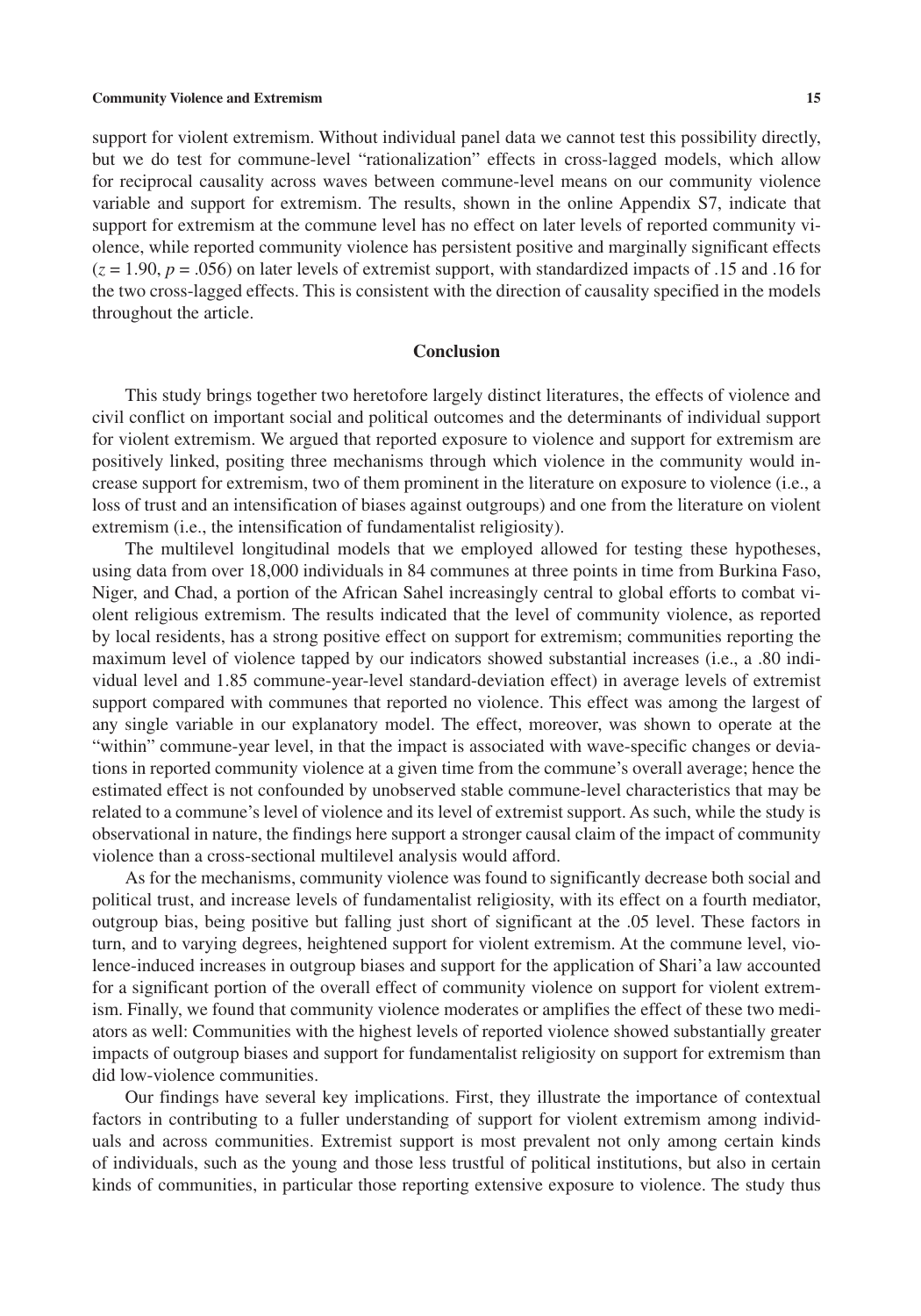contributes to an emerging body of research that looks beyond the individual level to examine the contextual determinants of terrorism, extremism, and other conflict-oriented outcomes (e.g., Doering & Davies, 2019; Hirsch-Hoefler et al., 2014; McCauley, Finkel, Neureiter, & Belasco, in press; Vijaya et al., 2018). Second, the results provide additional evidence for the ongoing debate about the consequences of violence for communities and for individuals. While not refuting the possibility that exposure to violence can mobilize individuals in affected communities towards increased participation and other seemingly prosocial behaviors, the findings here point to a more pernicious set of additional attitudinal consequences, in that violence begets a loss of social and political trust, increased negativity towards outgroups, and increased adherence to rigid religious orthodoxies, and ultimately an increased sense that violent religious extremism can be efficacious and morally justifiable. Finally, from a policy perspective, the results suggest that actors interested in countering violent extremism should focus attention on forms of violence other than those directly related to terrorism. Our findings suggest that interventions directed at reducing ordinary community violence—that is, conflicts over land, labor disputes, and "normal" criminal behavior—may have multiplier effects that reduce downstream extremist support.

While the evidence for this study was drawn from the Sahel region of Africa, the findings offer insights that may be applied more generally in order to understand larger questions around support for religious violence. By treating community-level violence as a shared perception of insecurity in various potential forms, the study offers guidance to scholars of other regions that may be affected by distinct forms of violence but that nevertheless confront similar problems with religious extremism. Furthermore, outgroup biases that result from exposure to violence represent a potential challenge for communities anywhere, and the rise of support for more punitive forms of Shari'a law may complicate efforts to combat extremism not just in the Sahel but in other predominantly Muslim regions.

The limitations in this study suggest several avenues for future research. Given that a large portion of the relationship between community violence and support for extremism relationship was unexplained by the mediators considered here, it should be an important task for future work to uncover additional mechanisms, for example, psychological distress (Canetti-Nisim, Halperin, Sharvit, & Hobfoll, 2009). Further, we treated the explanatory variable of community violence in general terms; scholars might next explore the differential effects of land-related violence, systematic sexual violence, and other distinct types of violence on extremist support. This study also focused on one region, albeit a large three-country one; researchers should extend this study of community violence and violent religious extremism beyond the Sahel. Future work that incorporates these and other social, psychological, and environmental factors will further enrich our understanding of the multilevel causes and consequences of support for violent religious extremism in the Sahel and elsewhere around the globe.

### **ACKNOWLEDGMENT**

Correspondence concerning this article should be addressed to Steven E. Finkel, Department of Political Science, University of Pittsburgh, 4600 WW Posvar Hall, 230 S. Bouquet Street, Pittsburgh, PA, 15260. E-mail: finkel@pitt.edu

### **REFERENCES**

Agbiboa, D. E. (2013). Why Boko Haram exists: The relative deprivation perspective. *African Conflict & Peacebuilding Review, 3,* 144–157.

Africa Center for Strategic Studies. (2018). *Militant Islamist group activity in the Sahel rises*. Retrieved from [https://africacent](https://africacenter.org/spotlight/militant-islamist-group-activity-sahel-rises/) [er.org/spotlight/militant-islamist-group-activity-sahel-rises/](https://africacenter.org/spotlight/militant-islamist-group-activity-sahel-rises/)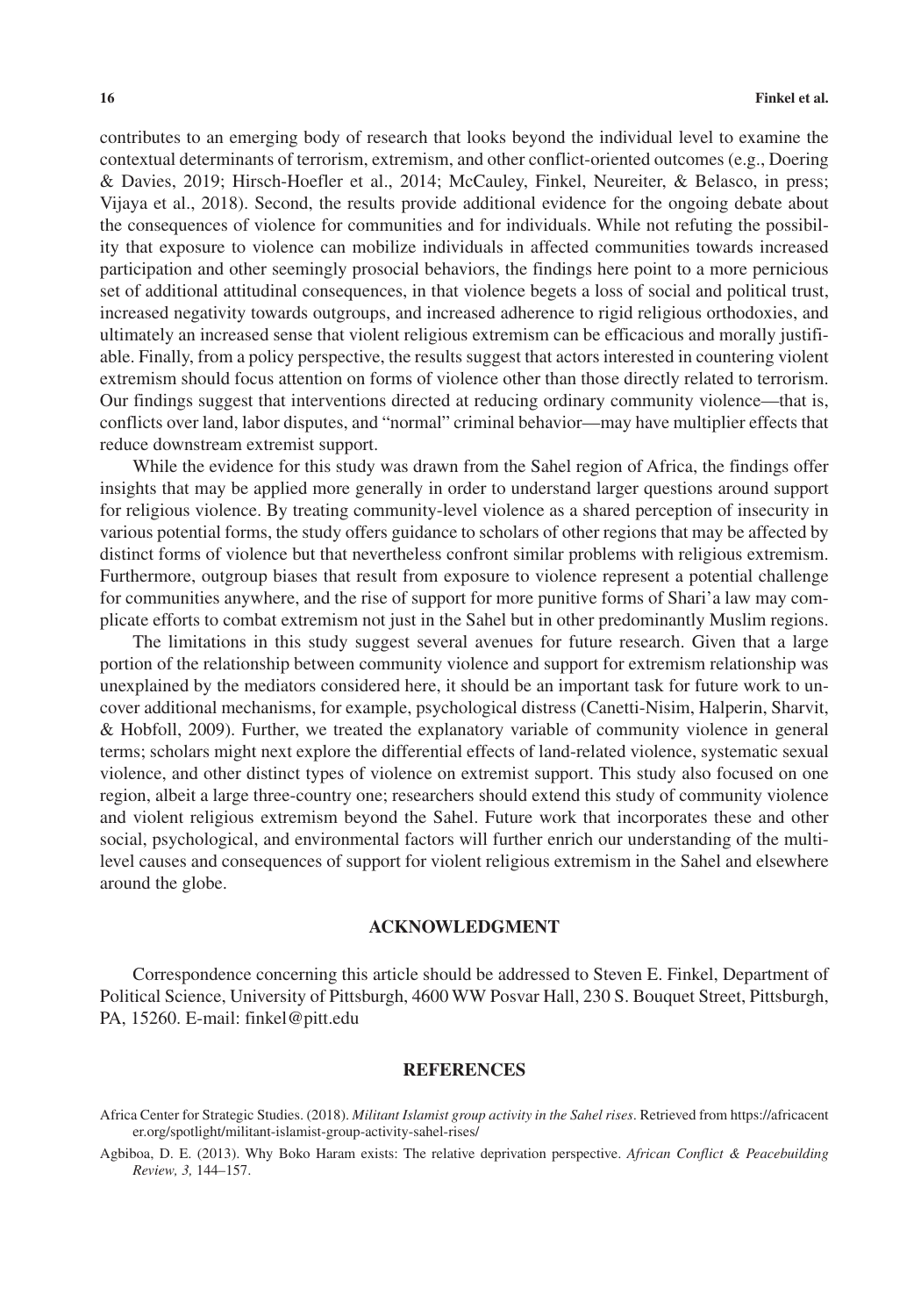Atran, S. (2003). Genesis of suicide terrorism. *Science, 299,* 1534–1539. <https://doi.org/10.1126/science.1078854>

- Barber, B. K. (2001). Political violence, social integration, and youth functioning: Palestinian youth from the Intifada. *Journal of Community Psychology, 29*(3), 259–280. <https://doi.org/10.1002/jcop.1017>
- Bauer, M., Cassar, A., Chytilova, J., & Henrich, J. (2014). War's enduring effects on the development of egalitarian motivations and ingroup biases. *Psychological Science, 25,* 47–57.<https://doi.org/10.1177/0956797613493444>
- Beber, B., Roessler, P., & Scacco, A. (2014). Intergroup violence and political attitudes: Evidence from a dividing Sudan. *The Journal of Politics, 76,* 649–655.<https://doi.org/10.1017/S0022381614000103>
- Becchetti, L., Conzo, P., & Romeo, A. (2014). Violence, trust, and trustworthiness: Evidence from a Nairobi slum. *Oxford Economic Papers, 66,* 283–305.<https://doi.org/10.1093/oep/gpt008>
- Bellows, J., & Miguel, E. (2009). War and local collective action in Sierra Leone. *Journal of Public Economics, 93,* 1144– 1157.<https://doi.org/10.1016/j.jpubeco.2009.07.012>
- Blair, G., Fair, C. C., Malhotra, N., & Shapiro, J. N. (2013). Poverty and support for militant politics: Evidence from Pakistan. *American Journal of Political Science, 57,* 30–48. <https://doi.org/10.1111/j.1540-5907.2012.00604.x>
- Blattman, C. (2009). From violence to voting: War and political participation in Uganda. *American Political Science Review, 103,* 231–247.<https://doi.org/10.1017/S0003055409090212>
- Borum, R. (2014). Psychological vulnerabilities and propensities for involvement in violent extremism. *Behavioral Sciences & the Law, 32,* 286–305.
- Brand, S., Felner, R., Shim, M., Seitsinger, A., & Dumas, T. (2003). Middle school improvement and reform: Development and validation of a school-level assessment of climate, cultural pluralism, and school safety. *Journal of Educational Psychology, 95*(3), 570–588.
- Canetti-Nisim, D., Halperin, E., Sharvit, K., & Hobfoll, S. (2009). A new stress-based model of political extremism: Personal exposure to terrorism, psychological distress, and exclusionist political attitudes. *Journal of Conflict Resolution, 53,* 33–389.<https://doi.org/10.1177/0022002709333296>
- Cassar, A., Grosjean, P., & Whitt, S. (2013). Legacies of violence: Trust and market development. *Journal of Economic Growth, 18,* 285–318.<https://doi.org/10.1007/s10887-013-9091-3>
- Cikara, M., Botvinick, M. M., & Fiske, S. T. (2011). Us versus them: Social identity shapes neural responses to intergroup competition and harm. *Psychological Science, 22,* 306–313.<https://doi.org/10.1177/0956797610397667>
- Cragin, R. K. (2014). Resisting violent extremism: A conceptual model for non-radicalization. *Terrorism and Political Violence, 26,* 337–353. <https://doi.org/10.1080/09546553.2012.714820>
- Doering, S., & Davies, G. (2019). The contextual nature of right-wing terrorism across nations. *Terrorism and Political Violence*: online first. <https://doi.org/10.1080/09546553.2019.1598390>
- Dunbar, R. A. (1991). Islamic values, the state, and 'the development of women': The case of Niger. In C. Coles & B. Mack (Eds.), *Hausa women in the twentieth century* (pp. 9–89). Madison, WI: University of Wisconsin Press.
- Enders, W., Hoover, G. A., & Sandler, T. (2016). The changing nonlinear relationship between income and terrorism. *Journal of Conflict Resolution, 60,* 195–225. <https://doi.org/10.1177/0022002714535252>
- Fair, C. C., Littman, R., & Nugent, E. R. (2018). Conceptions of Shari'a and support for militancy and democratic values: Evidence from Pakistan. *Political Science Research and Methods, 6,* 429–448.
- Fair, C. C., & Shepherd, B. (2006). Who supports terrorism? Evidence from fourteen Muslim countries. *Studies in Conflict & Terrorism, 29,* 51–74. <https://doi.org/10.1080/10576100500351318>
- Fairbrother, M. (2014). Two multilevel modeling techniques for analyzing comparative longitudinal survey datasets. *Political Science Research and Methods, 2,* 119–140. <https://doi.org/10.1017/psrm.2013.24>
- Gould, E. D., & Klor, E. F. (2010). Does terrorism work? *The Quarterly Journal of Economics, 125,* 1459–1510. [https://doi.](https://doi.org/10.1162/qjec.2010.125.4.1459) [org/10.1162/qjec.2010.125.4.1459](https://doi.org/10.1162/qjec.2010.125.4.1459)
- Grosjean, P. (2014). Conflict and social and political preferences: Evidence from World War II and civil conflict in 35 European countries. *Comparative Economic Studies, 56,* 424–451.<https://doi.org/10.1057/ces.2014.2>
- Hadjar, A., Schiefer, D., Boehnke, K., Frindte, W., & Geschke, D. (2019). Devoutness to Islam and the attitudinal acceptance of political violence among young Muslims in Germany. *Political Psychology, 40,* 205–222. [https://doi.org/10.1111/](https://doi.org/10.1111/pops.12508) [pops.12508](https://doi.org/10.1111/pops.12508)
- Hirsch-Hoefler, S., Canetti, D., Rapaport, C., & Hobfoll, S. E. (2014). Conflict will harden your heart: Exposure to violence, psychological distress, and peace barriers in Israel and Palestine. *British Journal of Political Science, 46,* 845–859.
- Jackson, J., Huq, A. Z., Bradford, B., & Tyler, T. R. (2013). Monopolizing force? Police legitimacy and public attitudes towards the acceptability of violence. *Psychology, Public Policy, and Law, 19*(4), 479–497.
- Jasko, K., Webber, D., Kruglanski, A. W., Gelfand, M., Taufiqurrohman, M., Hettiarachchi, M., & Gunaratna, R. (2019). Social context moderates the effects of quest for significance on violent extremism. *Journal of Personality and Social Psychology, 118*(6), 1165–1187.<https://doi.org/10.1037/pspi0000198>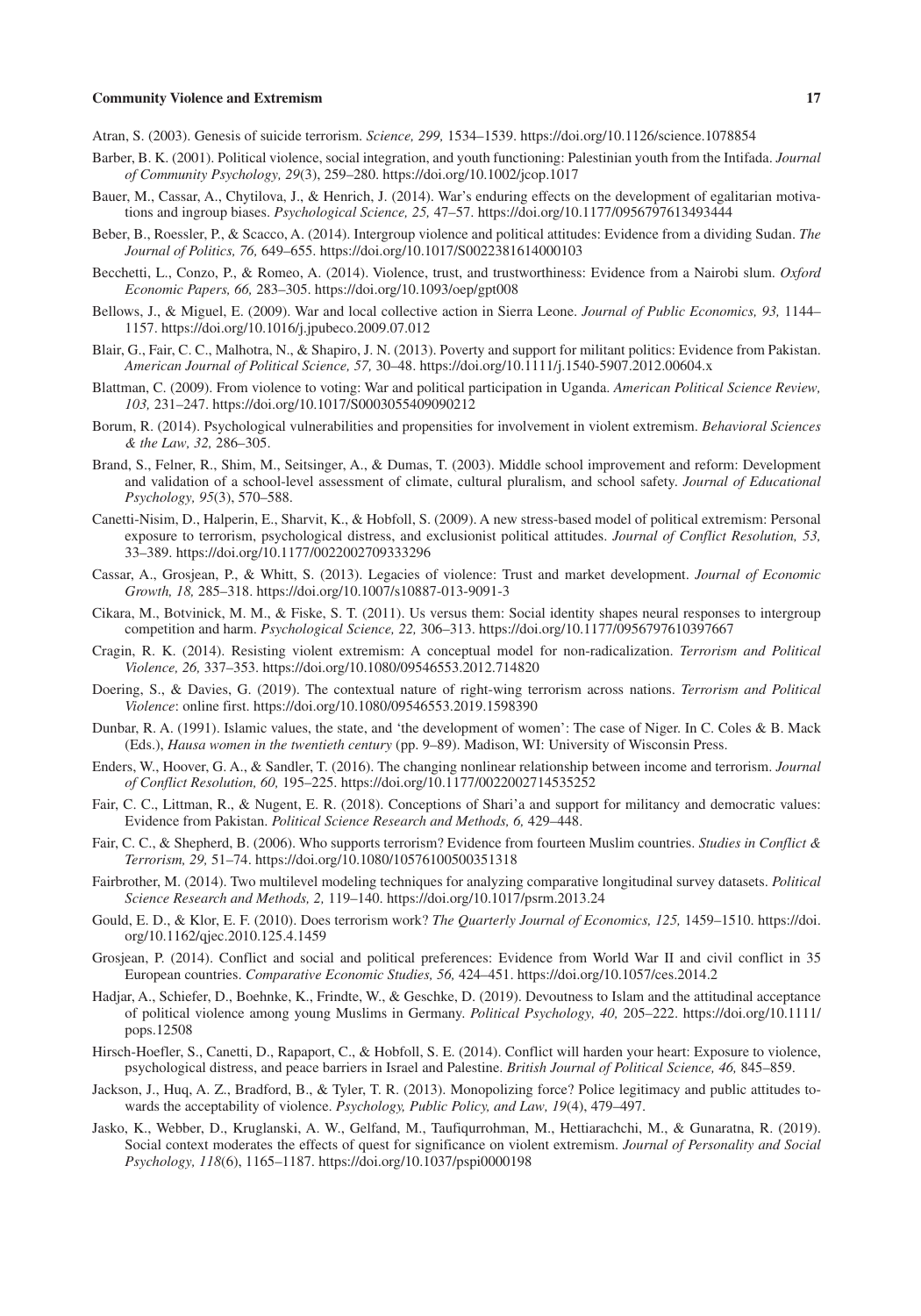- Jenne, E. K., Saideman, S. M., & Lowe, W. (2007). Separatism as a bargaining posture: The role of leverage in minority radicalization. *Journal of Peace Research, 44,* 539–558.<https://doi.org/10.1177/0022343307080853>
- Johnson, A. R. (2017). *If I give my soul: Faith behind bars in Rio de Janeiro*. New York, NY: Oxford University Press.
- Kaplan, S. (2008). *Fragile states, fractured societies fixing fragile states: A new paradigm for development*. London, United Kingdom: Praeger Security International.
- Larémont, R. R. (2011). Al Qaeda in the Maghreb: Terrorism and counterterrorism in the Sahel. *African Security, 4,* 242–268.
- Littman, R. (2018). Perpetrating violence increases identification with violent groups: Survey evidence from former combatants. *Personality and Social Psychology Bulletin, 44*(7), 1077–1089.<https://doi.org/10.1177/0146167218757465>
- Maddux, W. W., Galinsky, A. D., Cuddy, A. J. C., & Polifroni, M. (2008). When being a model minority is good ... and bad: Realistic threat explains negativity toward Asian Americans. *Personality and Social Psychology Bulletin, 34*(1), 74–89.
- Marsh, H., Lüdtke, O., Nagengast, B., Trautwein, U., Morin, A. J. S., Abduljabbar, A. S., & Köller, O. (2012). Classroom climate and contextual effects: Conceptual and methodological issues in the evaluation of group-level effects. *Educational Psychologist, 47*(2), 106–124. <https://doi.org/10.1080/00461520.2012.670488>
- McCauley, J., Finkel, S. E., Neureiter, M., & Belasco, C. (in press). The Grapevine effect in sensitive data collection: Examining response patterns in support for violent extremism. *Political Science Research Methods*.
- Miller, M. A. (2010). The role of Islamic law (Shari'a) in post-tsunami reconstruction. In M. Clark, I. Fanany, & S. Kenny (Eds.), *Post-disaster reconstruction: Lessons from Aceh* (pp. 29–60). New York, NY: Earthscan.
- Morrison, K. R., & Ybarra, O. (2008). The effects of realistic threat and group identification on social dominance orientation. *Journal of Experimental Social Psychology, 44*(1), 156–163.
- Mousseau, M. (2011). Urban poverty and support for Islamist terror: Survey results of Muslims in fourteen countries. *Journal of Peace Research, 48,* 35–47.
- Nowak, A., Gelfand, M. J., Borkowski, W., Cohen, D., & Hernandez, I. (2016). The evolutionary basis of honor cultures. *Psychological Science, 27*(1), 12–24. <https://doi.org/10.1177/0956797615602860>
- O'Brien, R. M. (1990). Estimating the reliability of aggregate level variables based on individual-level characteristics. *Sociological Methods and Research, 18,* 473–504.<https://doi.org/10.1177/0049124190018004004>
- Quillian, L. (1995). Prejudice as a response to perceived group threat: Population compositions and anti-immigrant and racial prejudice in Europe. *American Sociological Review, 60,* 586–611.
- Riesebrodt, M. (2000). Fundamentalism and the resurgence of religion. *Numen, 47*(3), 266–287. [https://doi.org/10.1163/15685](https://doi.org/10.1163/156852700511559) [2700511559](https://doi.org/10.1163/156852700511559)
- Rohner, D., Thoenig, M., & Zilibotti, F. (2013). Seeds of distrust: Conflict in Uganda. *Journal of Economic Growth, 18,* 217–252. <https://doi.org/10.1007/s10887-013-9093-1>
- Sageman, M. (2008). *Leaderless Jihad: Terror networks in the twenty-first century*. Philadelphia, PA: University of Pennsylvania Press.
- Sanneh, L. (2015). *Piety and power: Muslims and Christians in West Africa*. Eugene, OR: Wipf and Stock.
- Schmidt-Catran, A. W., & Fairbrother, M. (2016). The random effects in multilevel models: Getting them wrong and getting them right. *European Sociological Review, 32,* 23–38. <https://doi.org/10.1093/esr/jcv090>
- Shafiq, M. N., & Sinno, A. H. (2010). Education, income, and support for suicide bombings: Evidence from six Muslim countries. *Journal of Conflict Resolution, 54,* 146–178.<https://doi.org/10.1177/0022002709351411>
- Sherman, L. W., Gartin, P. R., & Buerger, M. E. (1989). Hot spots of predatory crime: Routine activities and the criminology of place. *Criminology, 27*(1), 27–56.
- Subramanian, S. V., Kim, D. J., & Kawachi, I. (2002). Social trust and self-rated health in US communities: A multilevel analysis. *Journal of Public Health, 79*(4), 521–534.
- Tessler, M., & Robbins, M. D. H. (2007). What leads some ordinary men and women to approve of terrorist acts against the United States? *Journal of Conflict Resolution, 51,* 305–328.
- Vijaya, R. M., Wilent, A., Cathcart, J., & Fiorelli, R. (2018). Economic underpinnings of violent extremism: A cross country exploration of repeated survey data. *World Development, 109,* 401–412.<https://doi.org/10.1016/j.worlddev.2018.05.009>
- Zeitzoff, T. (2014). Anger, exposure to violence, and intragroup conflict: A "lab in the field" experiment in southern Israel. *Political Psychology, 35,* 309–335.<https://doi.org/10.1111/pops.12065>

# **Supporting Information**

Additional supporting information may be found in the online version of this article at the publisher's web site:

Table S1. Survey Measures for All Variables